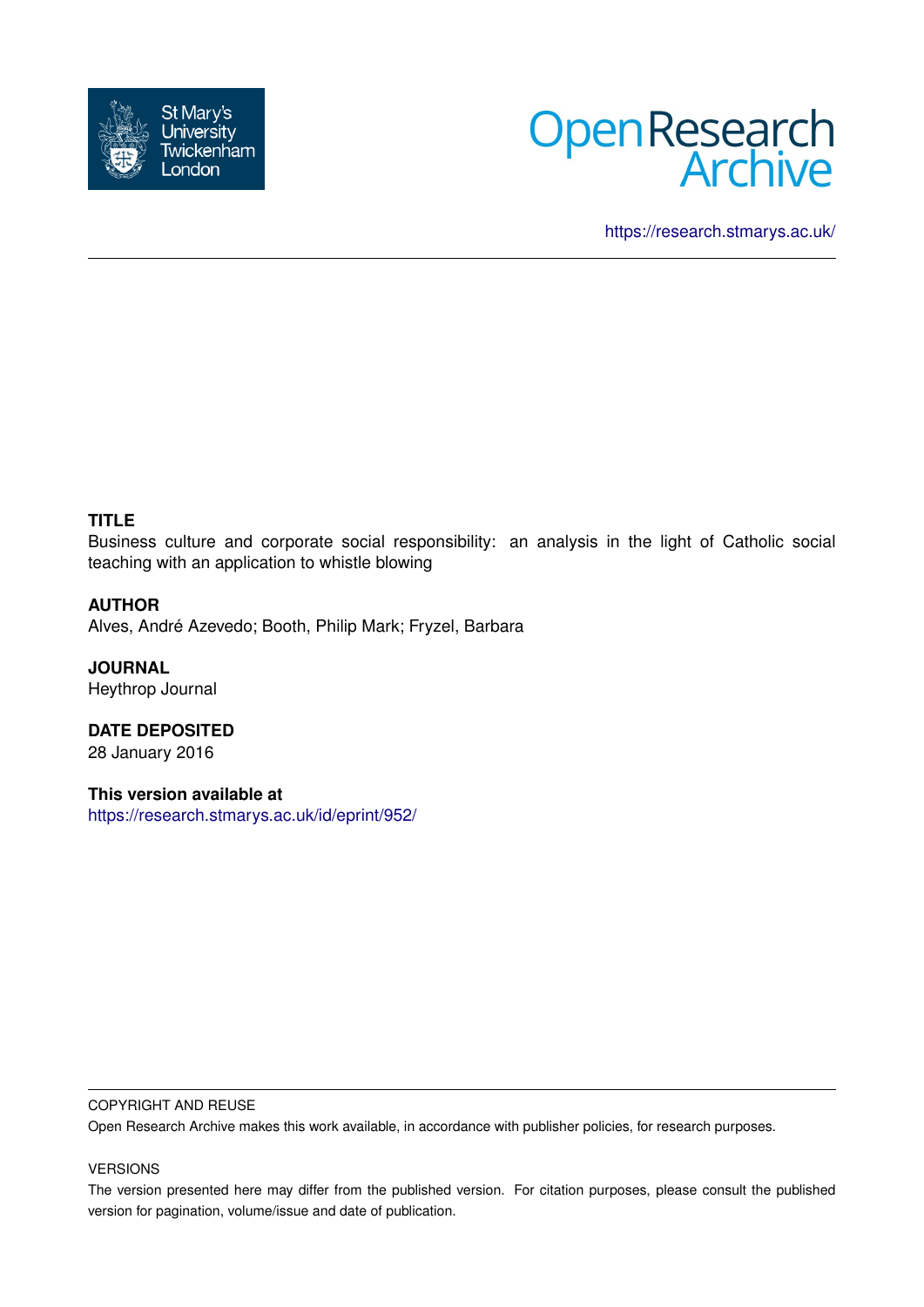# **Business culture and corporate social responsibility: an analysis in the light of Catholic social teaching with an application to whistle blowing**

**André Azevedo Alves** [azevedoalves@gmail.com](mailto:azevedoalves@gmail.com)

Instituto de Estudos Políticos, Universidade Católica Portuguesa, Portugal

**Philip Booth** [Philip.booth@stmarys.ac.uk](mailto:Philip.booth@stmarys.ac.uk)

St Mary's University, Waldegrave Road, Strawberry Hill, Twickenham, London TW1 4SX (corresponding author)

## **Barbara Fryzel** [bjfryzel@gmail.com](mailto:bjfryzel@gmail.com)

Faculty of Management and Social Communication, Jagiellonian University, Poland

### **Abstract**

The outcomes of a market economy depend on human behaviour within business organisations and this in turn is closely related with our conceptions of organisational culture and corporate social responsibility. Markets cannot be seen as 'autonomous' as is often suggested, but behaviour within markets is affected by the cultural environment within which business organisations operate. The first insight of this paper is the importance of culture in the economic sphere in influencing individual decision-making. Secondly, we point out that culture itself is shaped by the decisions of human persons: culture is not exogenous. Thirdly, we argue that an important aspect of a Corporate Social Responsibility (CSR) policy within an organisation should be the promotion of virtuous behaviour in order to help create a culture of virtue in the business sector more generally. It is concluded that both individuals and companies have a responsibility to help foster a culture of virtue within the business environment in which they operate which has 'spillovers' outside the organisation itself. A practical application of the ideas to the concept of 'whistle blowing' is proposed.

**Key words:** Organisational culture; corporate social responsibility; Catholic social teaching; whistle blowing.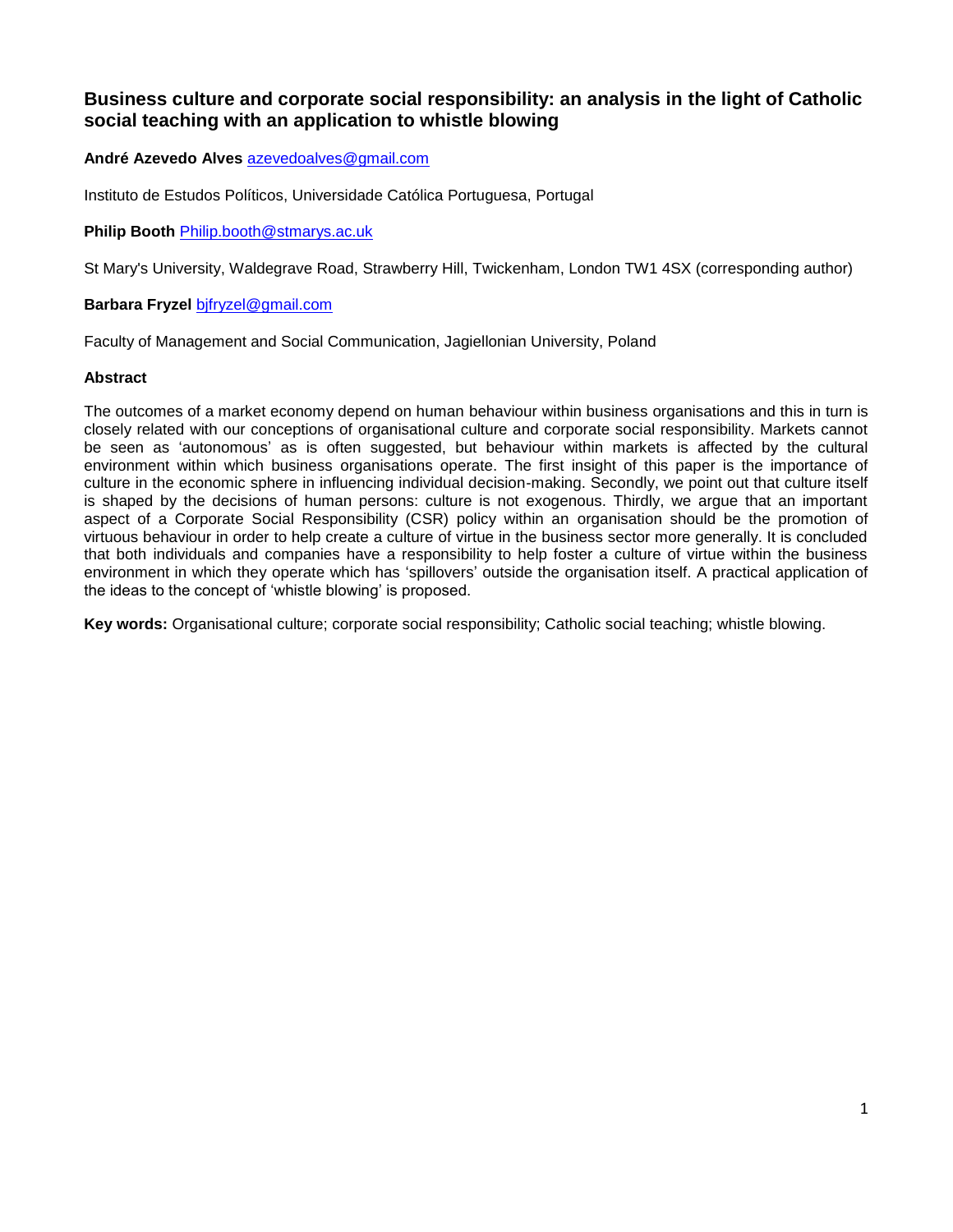#### **INTRODUCTION**

A market economy allows persons to voluntarily engage in economic activity, pursuing their own ends through freely chosen means. This institutional framework is, given certain conditions about the choice of ends and means, compatible with Catholic social teaching as well as with other ethical perspectives in political economy. Nevertheless, discourse about the ethical evaluation of economic action from within the Catholic Church has sometimes criticised abstract concepts and discussed markets as if they have a mind, will and morality of their own. One recent example of this was in Pope Francis' *Apostolic exhortation,* in which it was stated: 'As long as the problems of the poor are not radically resolved by rejecting the absolute autonomy of markets and financial speculation…' (202). This paper argues that this position overlooks the fact that the outcomes within a market depend on individuals who make free decisions who are not autonomous. It also depends on the organisational and social culture within which they act. That itself is determined by the free decisions of those whose actions help shape culture. The papal encyclical of Pope Benedict XVI, *Caritas in veritate,* has a number of very important insights in this regard and particularly in bringing the role of culture into the domain of political economy and business culture into the domain of Catholic social teaching. Indeed, it is the issue of culture that can perhaps bridge the gap between those who believe that markets are autonomous and those who believe that markets are populated with people who exercise their own free will.

In any sphere of life were we are free, culture can make it more difficult for us to choose the good or easier to choose what is wrong. But culture is, itself, shaped by free decisions of human persons: it is not exogenous. Culture is also shaped partly by organisations themselves. Within this framework, this paper argues that Corporate social responsibility (CSR), as practised, should address these concerns.

Past conceptualisations of CSR looked at it from the perspective of social obligation (Brown and Dacin 1997; Sen and Bhattacharya 2001) or, in a narrower version, from the perspective of stakeholder obligation (Donaldson and Preston 1995). To accommodate the need for a normative perspective of CSR, an ethics-driven approach was also introduced (Maignan and Ferrell 2004) (see Maignan and Ferrell for a detailed overview). We adopt a definition which looks at CSR as 'corporate behaviors which aim to affect stakeholders positively and go beyond its economic interest' (Turker 2009) but also that CSR should create positive social change (Aguilera et al. 2007).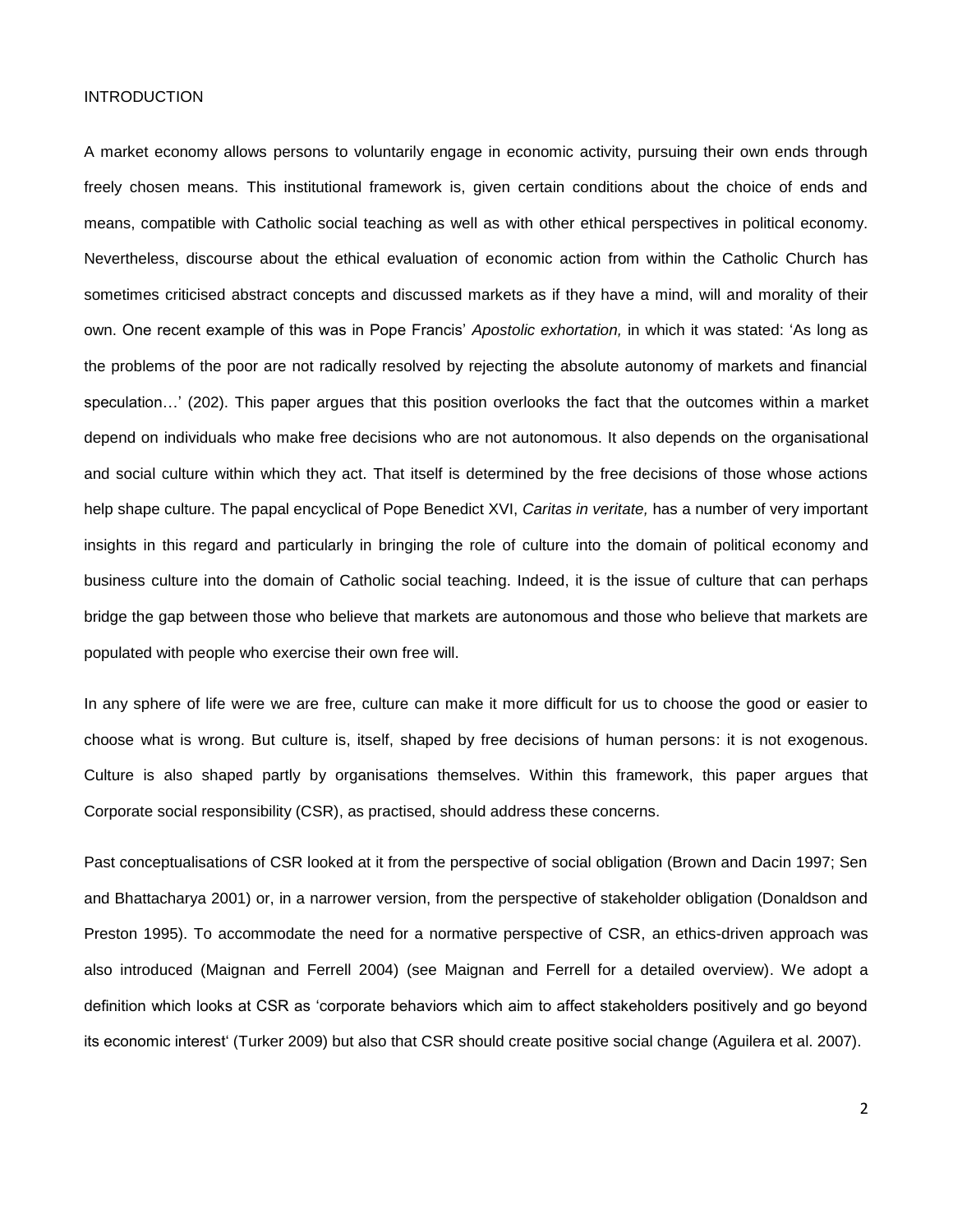Informed by Catholic social teaching, we argue that CSR should have an important role in shaping an ethical business culture. To illustrate the practical implications of this argument we focus on the problem of dealing with systemic wrongdoing within an organisation through whistle blowing.

#### ECONOMIC ACTION, ETHICS AND CATHOLIC SOCIAL TEACHING

The question of the nature of economic action and the appropriate roles for political institutions and business organisations in economic life is one of the most important and fiercely contested debates in political economy. It is also a central theme in discussions about economic action within the context of Catholic social teaching. A relatively recent and clear statement about the fundamental anthropological position of the human person in relation to economic life is found in *Centesimus annus.* In stating why socialism was incompatible with a Christian human anthropology, John Paul II stated:

Socialism considers the individual person simply as an element, a molecule within the social organism, so that the good of the individual is completely subordinated to the functioning of the socio-economic mechanism. Socialism likewise maintains that the good of the individual can be realized without reference to his free choice, to the unique and exclusive responsibility which he exercises in the face of good or evil. Man is thus reduced to a series of social relationships, and the concept of the person as the autonomous subject of moral decision disappears, the very subject whose decisions build the social order. (CA 13).

The argument of Pope John Paul suggests that a free economy is important, not just because it provides the material needs for human flourishing, but also because it allows people to exercise free choice, including free moral choices, in the economic sphere. This constitutes a line of reasoning with firm and long-standing roots in Catholic social teaching, though it is, by no means, the only way of thinking about such issues compatible with Catholic social teaching.

In fact, the argument is little different from that used in other spheres of behaviour. In terms of sexual behaviour, social behaviour, and so on, the Catholic Church lays down a moral code and suggests certain provisional roles for the state, but the Church does not argue that the state should be the main arbiter of behaviour unless human dignity or the common good is under threat.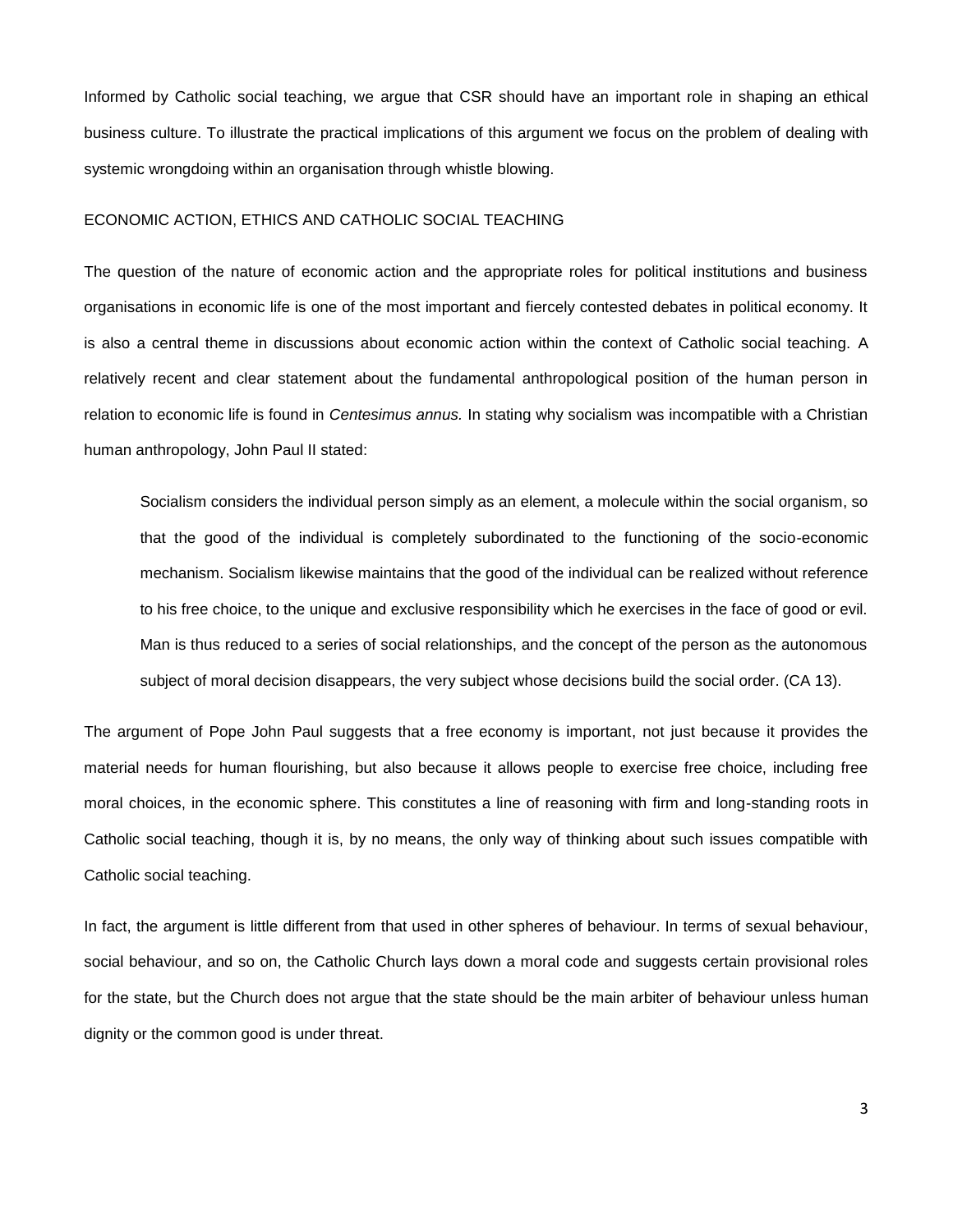This is particularly clear under a Thomist natural law framework. As the part of eternal law that concerns man, natural law is deemed discoverable through the rightful employment of human reason. It is thus neither purely an instinctive faculty (nor self-evident without effort) nor an unattainable ideal. The human person can (and ought to) judge matters of right and wrong through the employment of reason. The primary precepts of natural law at a more general level are those that can be known and understood with great certainty but they are also the ones that offer (in themselves) less practical guidance. Actual decision-making requires resorting to secondary precepts of natural law. These offer more assistance in guiding concrete decisions but also exhibit a much wider scope of variation and are correspondingly less certain<sup>i</sup>. It is at the level of secondary precepts that particular circumstances of time and place also become more important since knowledge of these is essential for morally framing personal choices and human action in general. A crucial implication of this for the economic dimension is that individuals are constantly obliged to take into account the general principles of natural law as part of the process of generating supplementary human laws and choosing morally.<sup>ii</sup>

This teaching has been reaffirmed in the modern documents on Catholic social teaching going back to *Rerum novarum*. In this encyclical, the importance of businesses treating their workers properly was emphasized strongly. For example: 'Hence, by degrees it has come to pass that working men have been surrendered, isolated and helpless, to the hardheartedness of employers.' (RN 3). The obligations of business owners were made very clear when it was stated:

The following duties bind the wealthy owner and the employer: not to look upon their work people as their bondsmen, but to respect in every man his dignity as a person ennobled by Christian character. They are reminded that, according to natural reason and Christian philosophy, working for gain is creditable, not shameful, to a man, since it enables him to earn an honorable livelihood; but to misuse men as though they were things in the pursuit of gain, or to value them solely for their physical powers - that is truly shameful and inhuman. (RN 20).

In his address to the fifth general conference of bishops of Latin America and the Caribbean, Pope Benedict emphasised and was more explicit about the importance of the moral aspect of economic action when he said: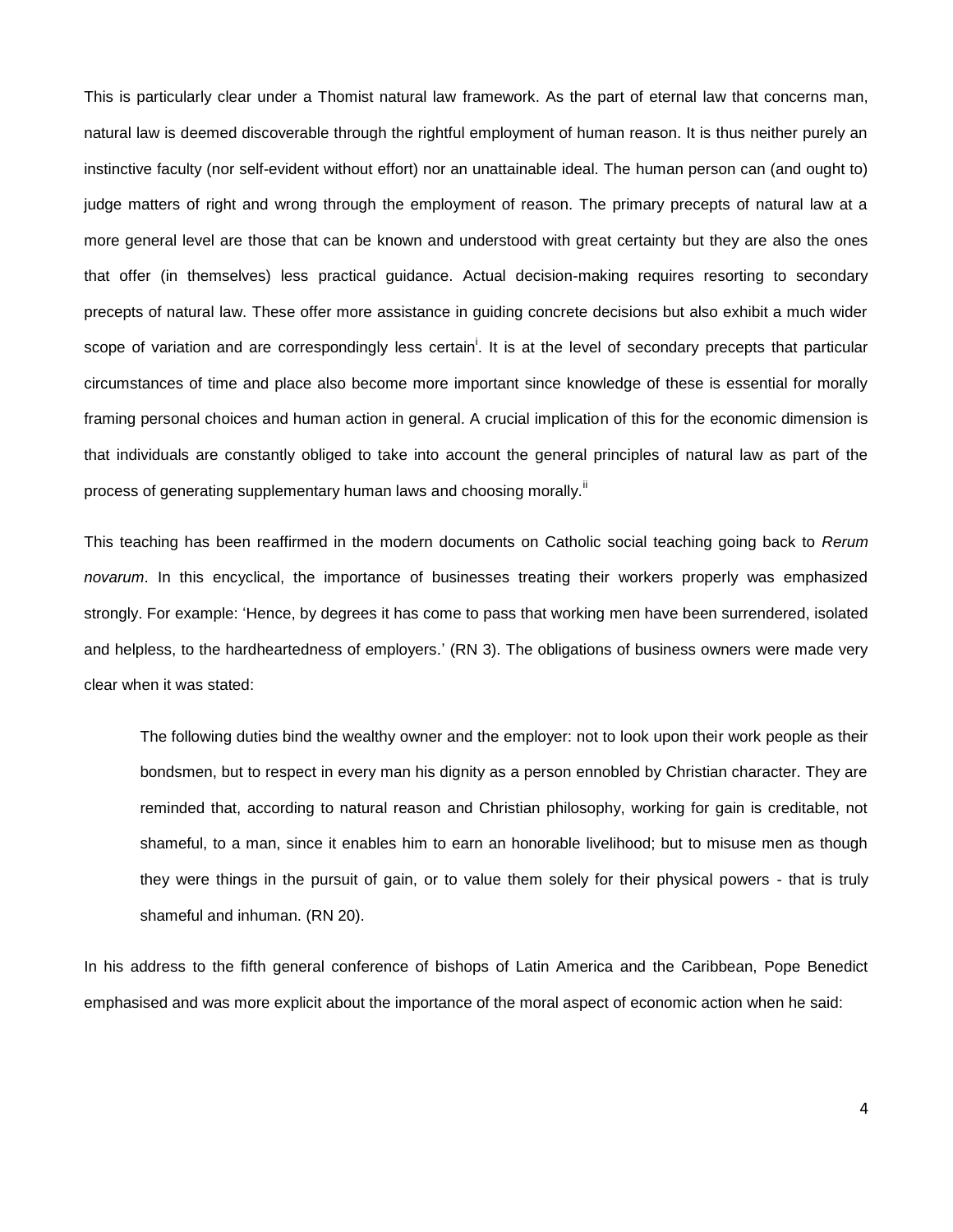Both capitalism and Marxism promised to point out the path for the creation of just structures, and they declared that these, once established, would function by themselves; they declared that not only would they have no need of any prior individual morality, but that they would promote a communal morality. And this ideological promise has been proved false...Just structures are, as I have said, an indispensable condition for a just society, but they neither arise nor function without a moral consensus in society on fundamental values, and on the need to live these values with the necessary sacrifices, even if this goes against personal interest.

We argue that as well as justice and the freedom to make good moral choices, another – intermediary – element is needed to make sense of and frame individual economic action within a market economy. That element is culture – and particularly organisational culture.

#### MARKET AUTONOMY, PERSONAL AUTONOMY, ORGANISATIONS AND CULTURE

Markets allow free economic exchange that benefits transacting parties. That benefit may or may not be a monetary benefit, depending on the attitudes and preferences of those involved. A Christian understanding of the moral, reasoning and acting human person cannot lead to the view that markets are autonomous as expressed in Pope Francis' recent *Apostolic exhortation* and in other statements<sup>iii</sup>. People are not merely animals acting upon instinct but reasoning persons who can choose good over evil in the economic sphere. In this framework, to reorder capitalism requires re-ordering behaviour.

One problem in these discussions is the erroneous understanding of the market as what could be described in Hayekian terms as an artificial or made order (Hayek 1998). Rather than have a single specific purpose, a market order should be understood as an enlarged order of voluntary social co-operation. It is not designed and does not have a specific purpose or inner logic. In the 'great society' of a complex market order even complete strangers are able to co-operate with each other simply by interacting in the economic sphere.

From a social perspective, the key notion of this understanding of the nature of the market is that it does not assume any concrete or specific collective goal. Unlike in a particular organisation in which internal activity is framed by obedience to specific commands and aims at a particular goal, a market economy has no single goal that is imposed on all persons. On the contrary, the defining characteristic of the market is that it allows individual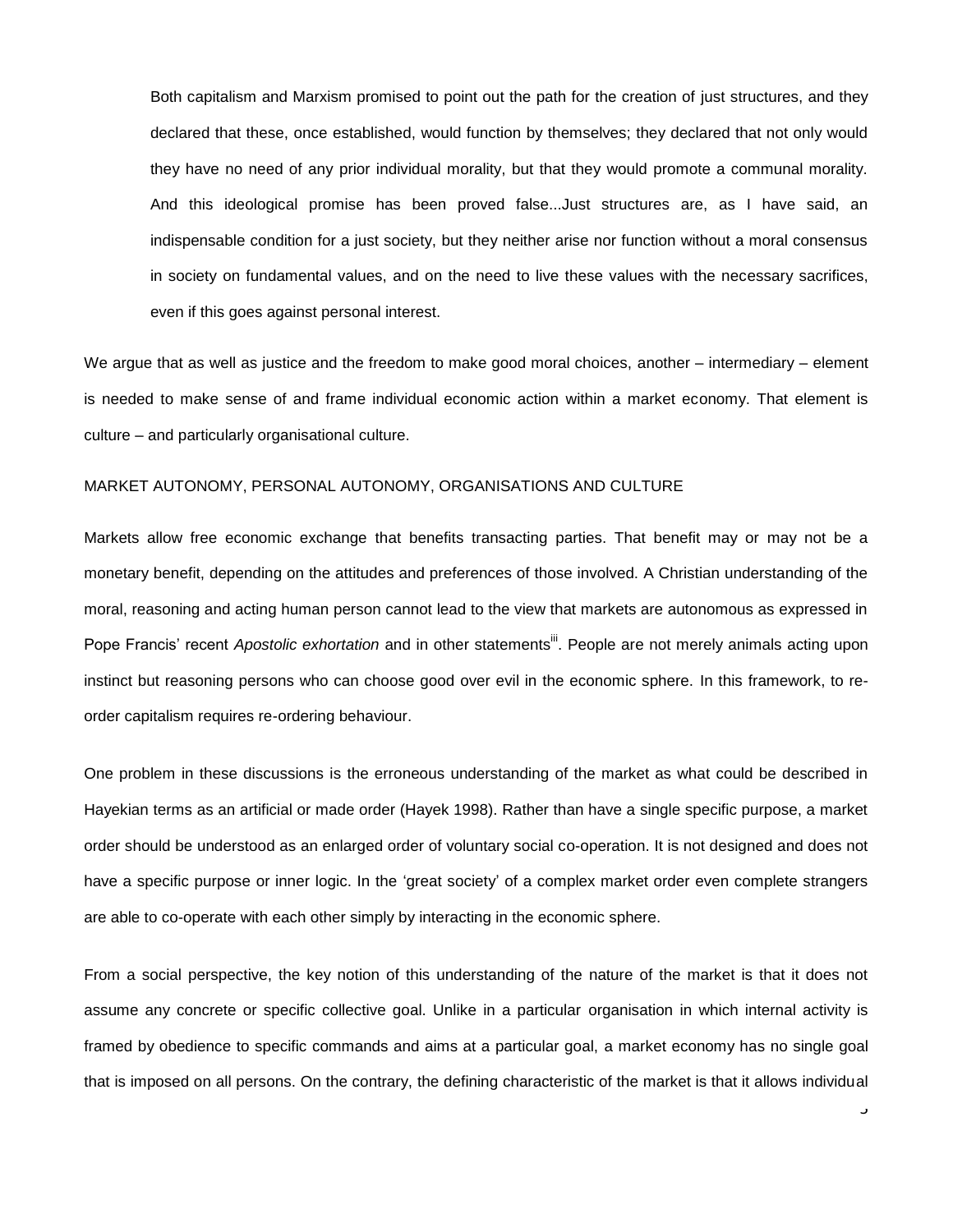human persons to pursue a wide diversity of goals and to make choices accordingly (as well as to bear responsibility for the choices freely made). Ethical choices about what to produce, what to buy, how to treat employees and so on are part of the set of choices people need to make. The market order is thus essentially abstract.

As has already been noted, in *Rerum novarum*, employers were specifically called to account for their ethical failings. In *Centesimus annus*, Pope John Paul II very clearly related the case for a free economy to the ability of the reasoning, acting person to take moral decisions in the face of choices between good and evil. Pope Benedict XVI was even more specific in *Caritas in veritate*. It is because of the Christian understanding of man as a moral and reasoning person that Pope Benedict argued in *Caritas in veritate*:

Economy and finance, as instruments, can be used badly when those at the helm are motivated by purely selfish ends. Instruments that are good in themselves can thereby be transformed into harmful ones. But it is man's darkened reason that produces these consequences, not the instrument *per se*. Therefore it is not the instrument that must be called to account, but individuals, their moral conscience and their personal and social responsibility. (CV 36)

The encyclical continues:

Efforts are needed — and it is essential to say this — not only to create 'ethical' sectors or segments of the economy or the world of finance, but to ensure that the whole economy  $-$  the whole of finance  $-$  is ethical, not merely by virtue of an external label, but by its respect for requirements intrinsic to its very nature. The Church's social teaching is quite clear on the subject, recalling that the economy, in all its branches, constitutes a sector of human activity. (CV 45).

Similarly, in his 2013 World Peace Day message, Pope Benedict XVI clearly calls to account the human person acting in the economic sphere:

Concretely, in economic activity, peacemakers are those who establish bonds of fairness and reciprocity with their colleagues, workers, clients and consumers. They engage in economic activity for the sake of the common good and they experience this commitment as something transcending their self-interest, for

6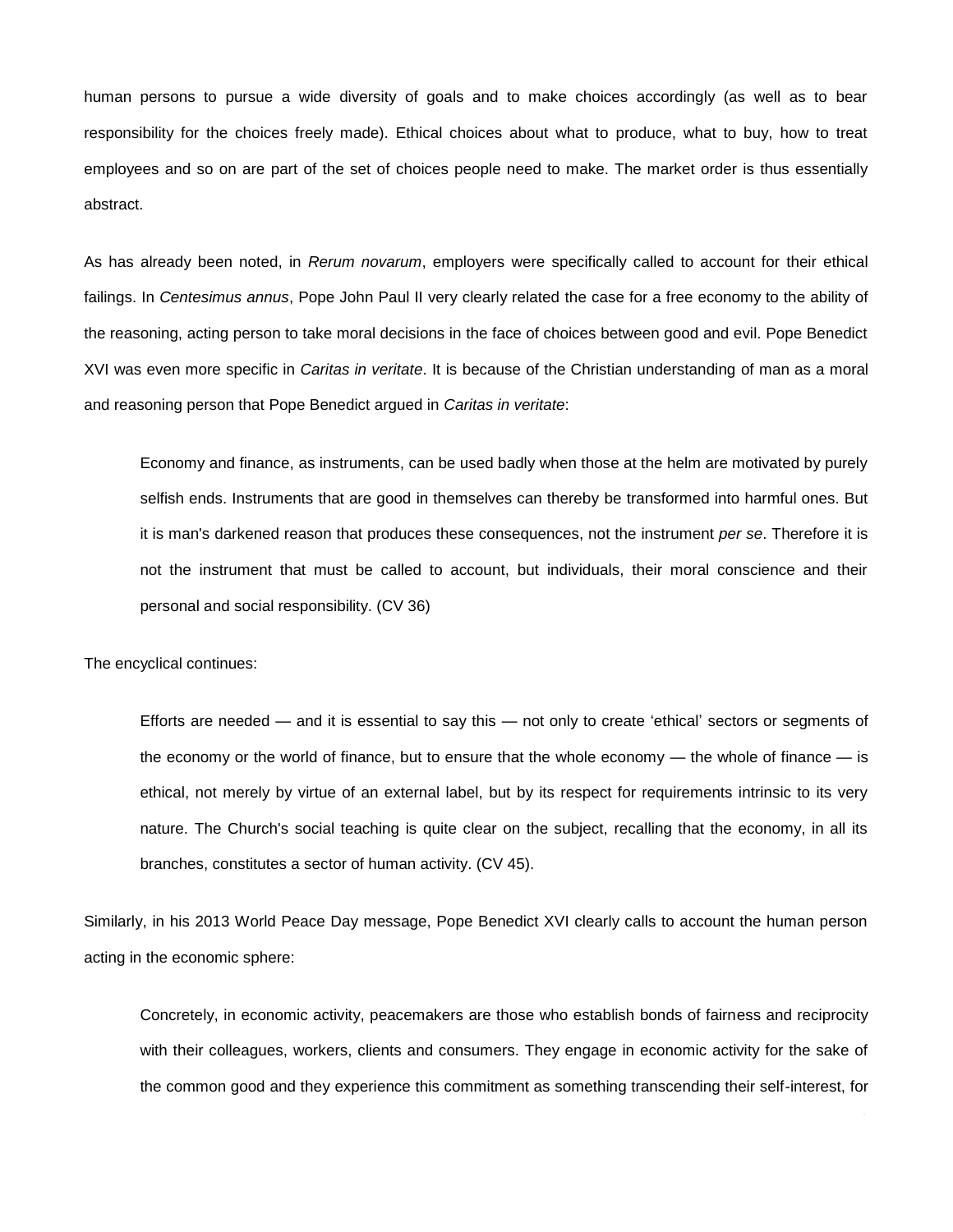the benefit of present and future generations. Thus they work not only for themselves, but also to ensure for others a future and a dignified employment. (5).

Pope Benedict does not argue that abstract economic systems have a purpose of their own or even that human persons should not in general act in their own self-interest. Instead he argues that they should act morally in a way that transcends their direct economic self-interest.

However, though human persons acting in the economic sphere are capable of moral judgements, decisions in all spheres of life are not taken in isolation from the rest of society. The decision to do good or otherwise is influenced by prevailing cultural norms and the culpability for a particular action can be affected by those cultural norms. It could be argued that it is culture that, to a large extent, fills the gap between those who see the economy as being made up of atomized individuals taking rational decisions in isolation from each and those who try to suggest that an economy, in a sense, has a will of its own. In economic activity, as in other domains of human action, culture influences individual behaviour and organisational patterns and helps shape economic action within society.

### CULTURE, CULPABILITY AND CORPORATE SOCIAL RESPONSIBILITY

Catholic social teaching has certainly stressed the importance of firms making correct moral choices. However, as is suggested in *Caritas in veritate*, the relationship between the market and the moral-cultural sphere has not always been as explicit in recent Catholic social teaching as it could have been. This understanding of the ethical framework of the market is by no means an innovation in Catholic thought – it is clear if one goes back to the economic thought of the late scholastics and beyond (Melé 1999, Rivas 1999, Chafuen 2003, Alves and Moreira 2010).

In this tradition, what we might now label as CSR cannot be separated from a 'first-person' ethics in which individual persons acting in the economic sphere bear ultimate responsibility for their moral decisions. Indeed, if we think of an unethical business culture and unethical firms as being part of what Catholics often describe as a 'structure of sin', the Compendium of the Social Doctrine of the Church makes clear that structures of sin are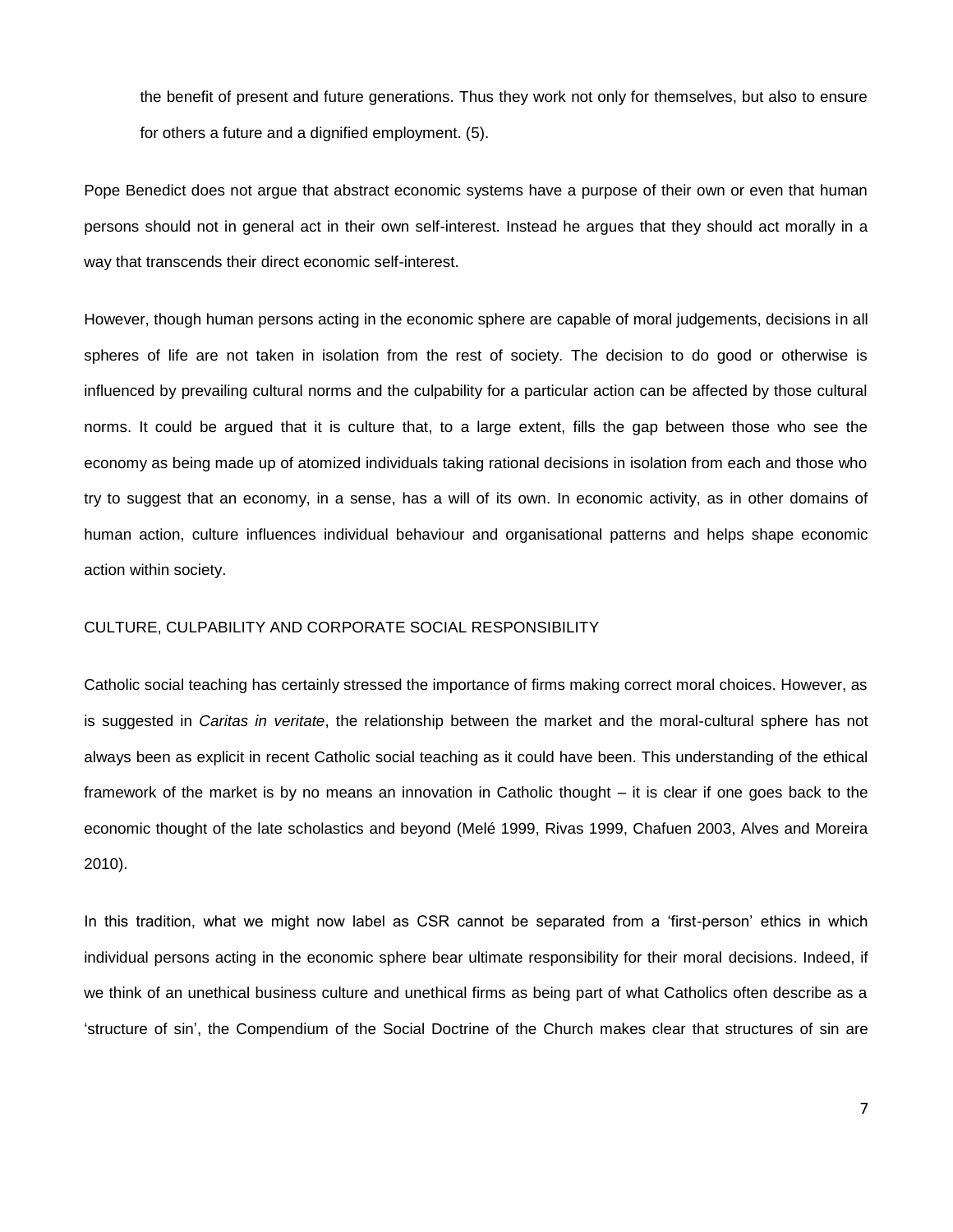'rooted in personal sin and, therefore are always connected to the concrete acts of the individuals who commit them, consolidate them and make it difficult to remove them' (119).

The Catholic Church recognises that culpability may be limited due to cultural pressures. But, for the reasons explained in the Compendium 119, even the culture that affects culpability is not itself exogenous. When a business person deliberately acts in a way that affects culture detrimentally, this is a moral choice. Because choosing the good is more difficult in a hostile cultural environment, it is important that all people of goodwill acting within the business sphere not only promote good ethical and moral choices but also take responsibility for the contribution they can make towards making the cultural environment less hostile. Culture is deeply rooted and can be difficult to change. However, as *Caritas in veritate* stated: '*every economic decision has a moral consequence'* (CV 37, italics in original).

It follows from this central recognition of Catholic social teaching that there is a moral and ethical obligation on all participants in economic activity – including business organisations – to play a role in shaping a culture that helps others to choose the good and that this should be an important aspect of corporate social responsibility.

Within this context, we would argue that the core of a policy of corporate social responsibility (CSR) should be to both overcome cultural forces that downplay the ethical aspect of commerce whilst, at the same time, helping to shape culture in an ethical direction.

The importance of cultural factors in ethical decision-making is widely recognised. Hunt and Vitell in their theory emphasise (1986, 1993) that individual ethical judgements are the function of deontological and teleological evaluations. (Vitell et al 2003). They posit that to become more ethical and socially responsible, one must first recognise ethics and social responsibility as important, hence the role of management in shaping cultures.

The first requirement of a CSR policy is therefore to try to embed virtuous behaviour within the business so that business decisions are constrained by appropriate ethical standards. It is true that, when defining their value statements, companies generally do not – and are unlikely to - evoke specifically Christian values. However, Catholics argue that certain values are universal and known to all so that, according to Catholics, there can be a universal standard of behaviour<sup>iv</sup>.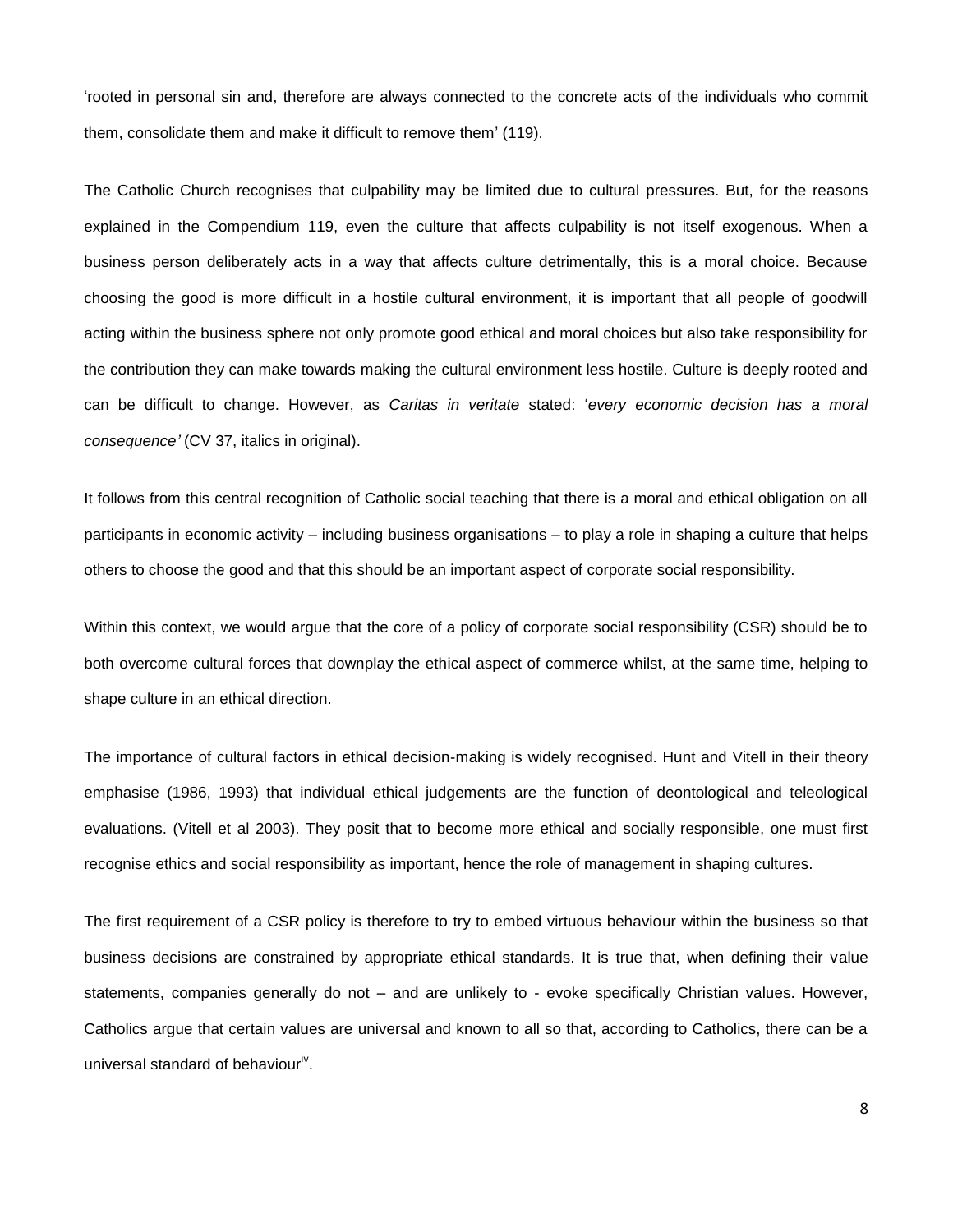Some of the trends that frame the context in which markets operate and that are affected by culture are well described in the economic and business literature and we just give one example here, before discussing a further application below.

Advertising is a phenomenon that affects culture. Individuals are prone to influences from advertising, which appeal to emotions and can promote peer pressure for conspicuous consumption. Whilst it is individuals who take decisions to purchase and individuals – or groups of individuals – that take decisions to stimulate sales dynamics through advertising, together those decisions create a culture in which it might be easier or harder for consumers or businesses to choose what is good. A variety of empirical research demonstrates the potential of such actions in terms of generating behavioral outcomes. For example, the consumption of goods is often presented as a ritual (Rook, 1987, Otnes et al., 2012, Neale et al., 2008); it provides fulfilment or gives emotion-based experience (Caru and Cova, 2003); it allows for enhancement of self-esteem (Banister and Hogg, 2004); it gains the respect of peers and is related to group identification (Fisher and Wakefield, 1998). It has also been confirmed that certain iconic brands are capable of providing their customers with emotional auto-directed benefits (Elliott, Wattanasuwan, 1998, Saviolo and Marazza 2012). There are important ethical dilemmas behind the creation of brands and behind policies of promotion. For example, to what extent should children be used in adverts? These are decisions made by executives that affect the culture in which all businesses operate. $\degree$ 

Modern economics also recognises cultural pressures in discussions about the nature of rationality and individual decision-making, though without necessarily accepting the framework that we articulate explicitly. Individuals are not isolated agents making rational calculating decisions about each and every economic action. These issues are discussed, for example, by Kahneman and Lovallo (2011) who argues that decisions are not simply taken as if all economic actors are isolated, calculating human persons with no outside influences affecting their decisionmaking paradigm. Indeed, if these observations from what is known as behaviourial economics are empirically true, then it suggests that culture may, indeed, play a very important part in economic decision making.

#### THE REALITY OF CORPIRATE SOCIAL RESPONSIBILITY

One obvious way for a business to pursue virtuous behaviour and also to contribute to the development of an ethical culture is through the application of a corporate social responsibility (CSR) policy. However, a CSR policy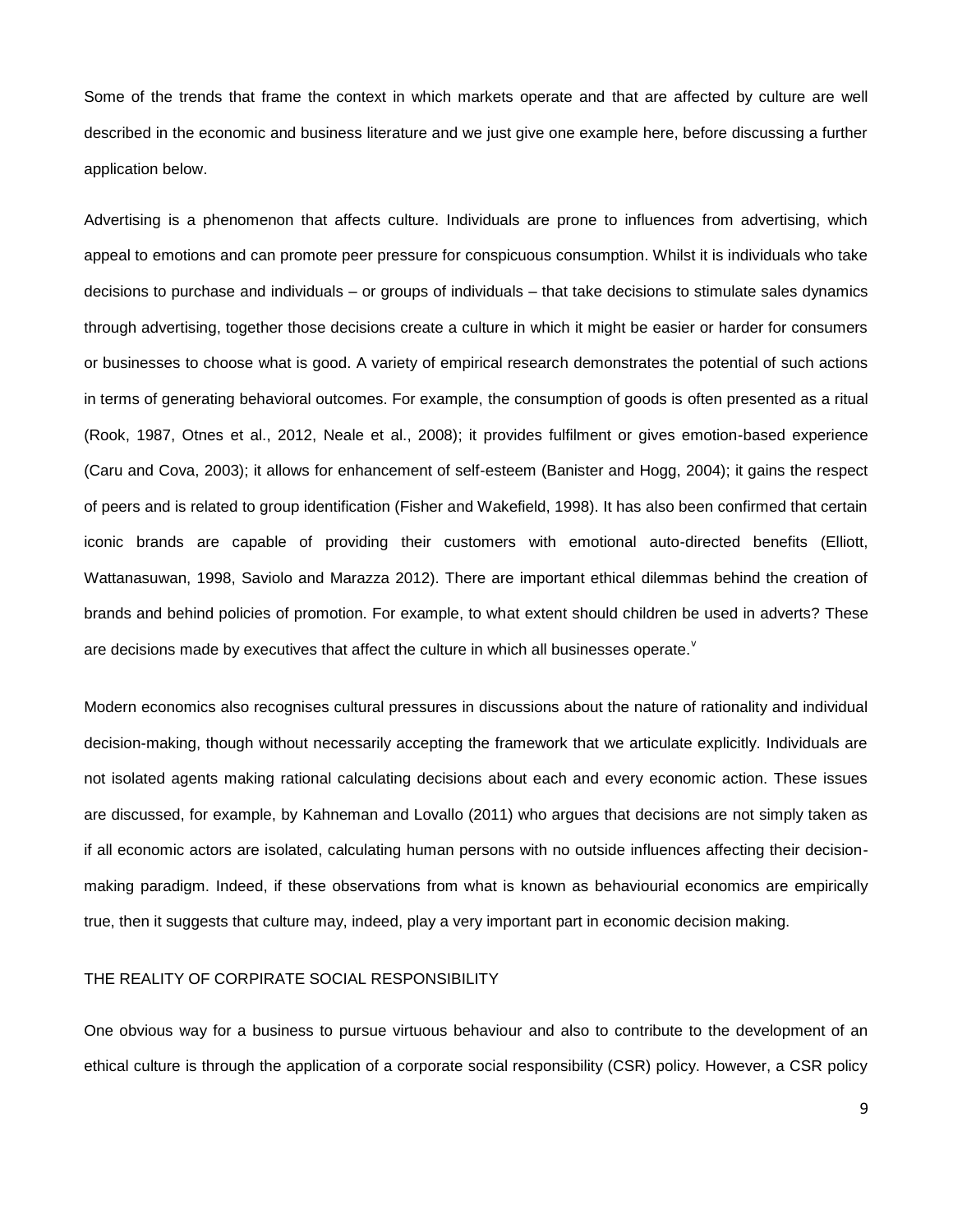as such certainly does not guarantee virtuous behaviour. This could be because of the way in which it is framed or the way in which it is enacted (or not enacted). There is ample empirical evidence that implementation of CSR policies by, for example, codes of conduct do not guarantee a positive influence on behaviour of employees (Somers, 2001). It also does not seem to guarantee any ethical sensitivity of strategic decision-making as examples of various corporate scandals show. Companies such as VW, RBS and Enron all had codes of conduct and extensive CSR policies and between them, these companies won many CSR awards.

If an enterprise is to genuinely embed ethical behaviour within itself, then ethical virtues and values would determine organisational behaviour to such an extent that they become enduring and differentiating characteristics of the company and, more importantly, shared by all the members of the organisation. In that context they become an inherent part of organisational culture and even more than that they can become its identity. In practice, we have seen that values often remain only a semantic feature or 'window dressing'. There is evidence that companies use a value-based language much more in their formal reports prepared for stakeholders than in mission statements, which are usually good proxies for corporate identities<sup>vi</sup>, which might indicate that they consciously use 'value arguments' to enhance their image.

Indeed, this point is made very powerfully and explicitly in *Caritas in veritate:*

Today we hear much talk of ethics in the world of economy, finance and business. Research centres and seminars in business ethics are on the rise; the system of ethical certification is spreading throughout the developed world as part of the movement of ideas associated with the responsibilities of business towards society. Banks are proposing 'ethical' accounts and investment funds. 'Ethical financing' is being developed, especially through micro-credit and, more generally, micro-finance. These processes are praiseworthy and deserve much support. Their positive effects are also being felt in the less developed areas of the world. It would be advisable, however, to develop a sound criterion of discernment, since the adjective 'ethical' can be abused. When the word is used generically, it can lend itself to any number of interpretations, even to the point where it includes decisions and choices contrary to justice and authentic human welfare. (CV 45).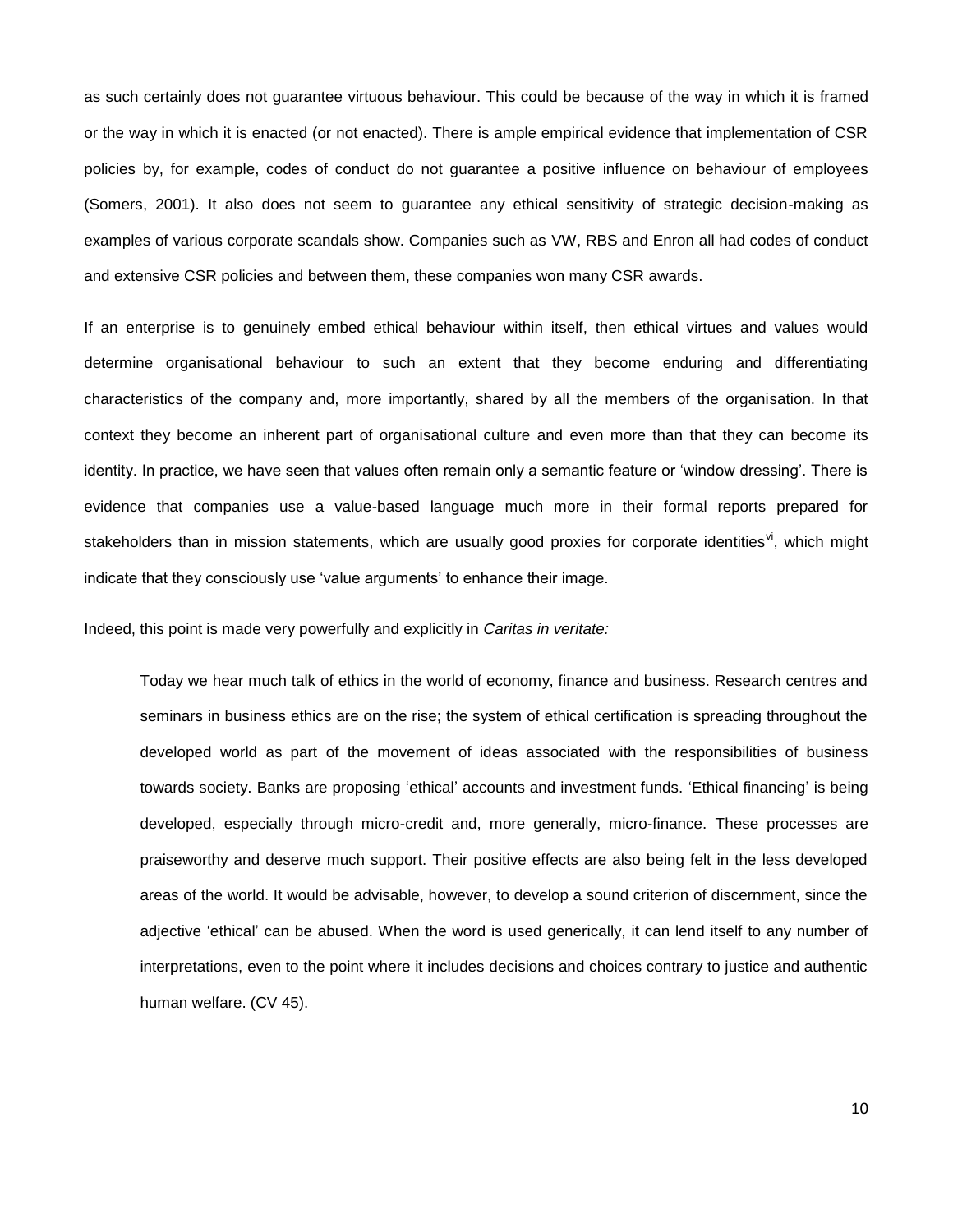There is evidence that suggests that CSR policies can easily become instrumental (see Brown and Forster, 2013 for detailed overview of altruistic and instrumental motivations behind CSR). Research has attempted to prove the relationship between CSR policies and financial results of the company and, although it gave initially ambiguous results (Rodriguez et al., 2006, McWilliams and Siegel 2000, Orlitzky et al., 2003) it is known that under certain conditions CSR engagements of the company can generate consumer reactions such as trust (Swaen and Chumpitaz 2008, Lin et al 2011), diminished risk perception (Stanaland et al 2011), identification with the company (Bhattacharya and Sen 2003, Marin et al., 2009) and, last but certainly not least, purchase intent (Groza et al 2011). It would be naïve to think that CSR cannot in consequence manipulate the behaviour of stakeholders.

It can be seen that CSR policies do have an influence on consumers and are used for various purposes, not all of them virtuous. We argue that CSR policies could have an important role in shaping culture and, in turn, culture could have an important role in shaping CSR policies creating a virtuous circle. CSR could become a powerful tool in promoting ethical market behaviour if corporate social responsibility policies are internally coherent and are not used to pursue instrumental goals.

## **TOWARDS THE PRACTICE OF CORPORATE SOCIAL RESPONSIBILITY AS VIRTUOUS BEHAVIOUR**

We argue that the extent to which CSR doctrines and practices might be said to contribute to the common good is strictly dependent upon the actual exercise of personal virtues in economic activity. Furthermore, CSR practices should be designed to have a wider impact on the culture within which all businesses operate – that is an important aspect of the 'social' in 'corporate social responsibility'. By influencing culture for the better, a business can make it easier for others (consumers and other businesses) to choose what is good.

To the extent that CSR corresponds to a real practical embodiment of virtuous conduct in economic activity it can be regarded as a new label for what the late Iberian scholastic Domingo de Soto centuries ago identified as the key element for the ethical evaluation of commerce. As synthesised by Alves and Moreira (2013b: 634).

Soto's emphasis on the distinction between commerce as a relevant social activity and the ethical analysis of the specific conduct of persons engaging in commercial activity allows him to be clearly aware of both the objective and the subjective dimensions associated with commerce. Furthermore, it allows him to show how the latter takes precedence over the former. Given that in itself commerce as an activity is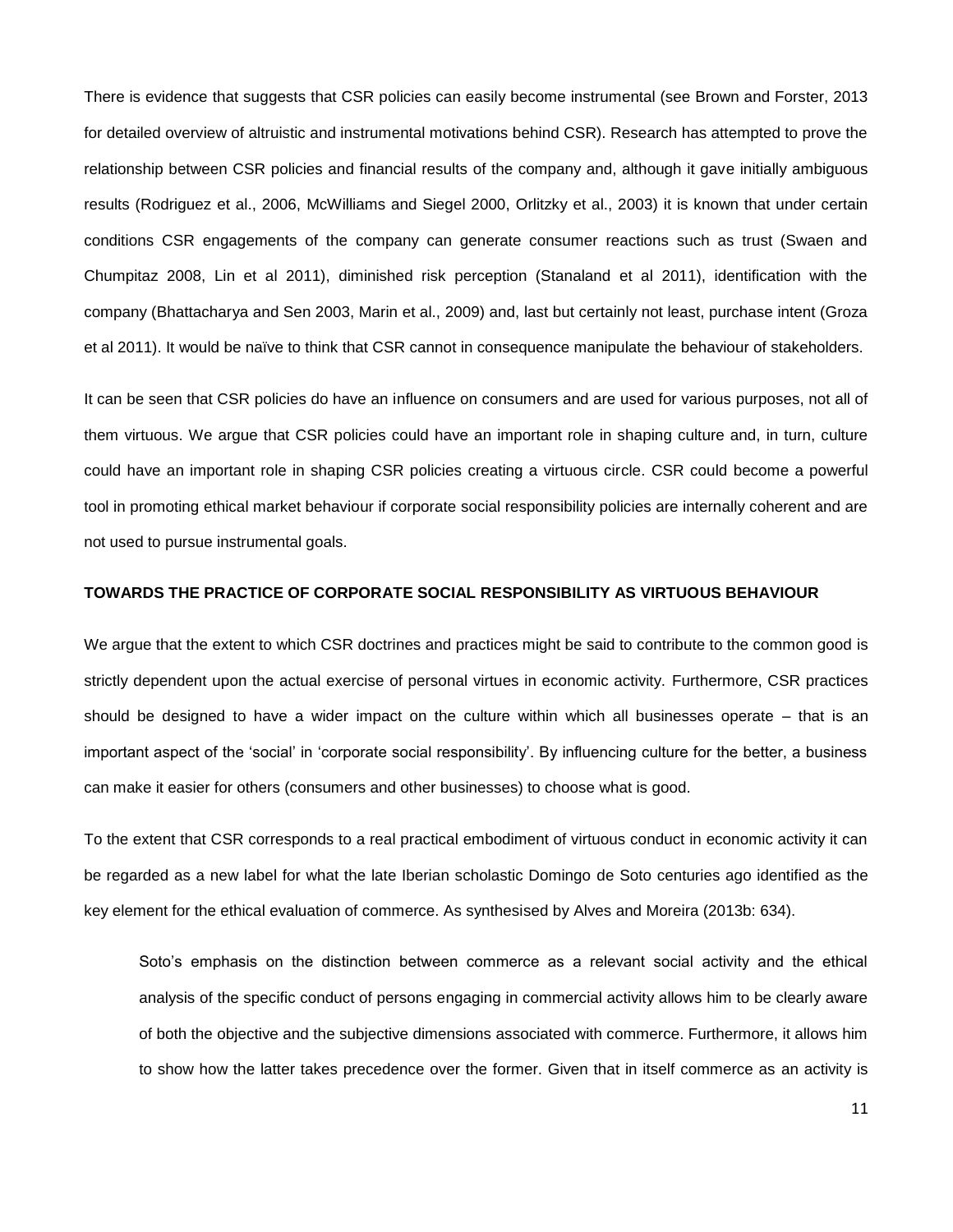morally indifferent, it will be the specific ways in which merchants conduct themselves and their business that will largely determine the fulfillment of commerce's potential to contribute both to the material and the formal parts of the common good.

In this context, for Soto the material parts of the common good are associated with the mutual advantage derived from voluntary commercial transactions, which in turn are dependent and subordinate to the formal parts of the common good, whose fulfillment depends on the (to some extent self-cultivated) character on the part of the agents engaged in those commercial transactions.

Precisely what might a policy of embedding virtue in the corporation look like?

Firstly, the production of moral bads (for example, pornography and certain forms of recreational drugs) cannot be justified in a business organisation infused with a Christian ethos. These may seem like trivial examples – especially as the second is illegal in most countries – but the definition of pornography is far wider than that defined by the law and it is sold under many guises, such as in hotel chains<sup>vii</sup> via which important businesses could do much to begin to affect culture. Secondly, as noted above, advertising is a key tool of communication and important in developing the culture within which business operates. As it stated in *Centesimus annus*:

If ... a direct appeal is made to human instincts – while ignoring in various ways the reality of the person as intelligent and free – then consumer attitudes and lifestyles can be created which are objectively improper and often damaging to the person's physical and spiritual health. (CA 36)

Yuengert in Booth (ed) (2014) argues that it is wrong for a business to use advertising to create artificial wants or to use, for example, sex to advertise products. Advertising is clearly part of the cultural sphere as it involves the conveying of information through the media. Indeed, it is that part of the cultural sphere that is shaped most clearly by business corporations.

In short, a business should embed virtuous behaviour within the corporation. This should be its main task not just to contribute to the common good directly but also to try to build a better business culture. There are also complementary organisations that will assist in this process such as unions, professional association etc<sup>viii ix</sup>.

12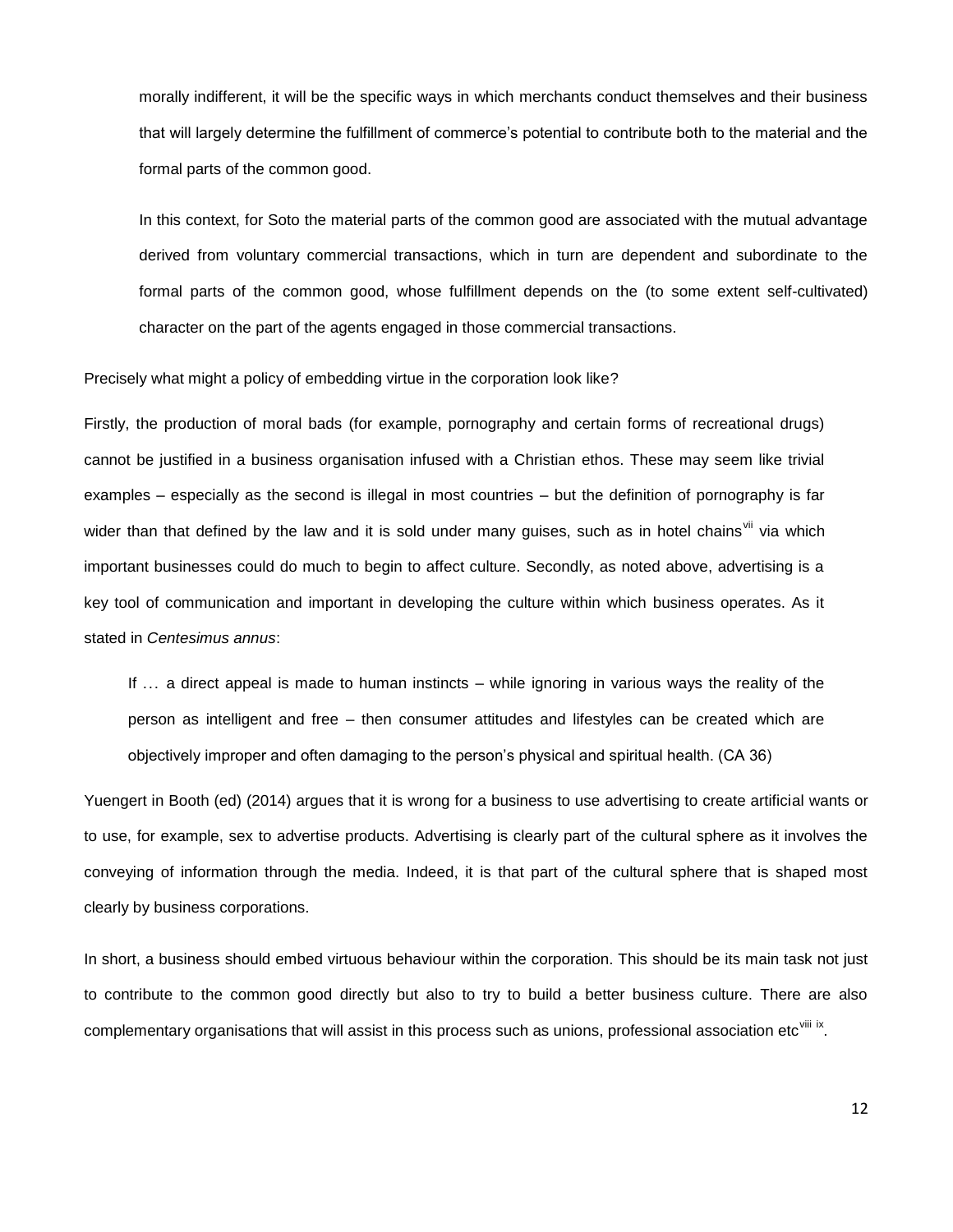One example of an initiative which is designed to change behaviour, rather than promote a form of CSR that might be described as window dressing, is the initiative of the Catholic Bishops' Conference of England and Wales to promote 'better business'<sup>x</sup>. This initiative, described as a 'blueprint for better business' has the following aim:

The aim of the initiative is to rally business leaders to explore the business need for change and how a rediscovery of corporate purpose and a focus on personal values might best be brought together in the service of society. It also seeks to ask how a return to the universal moral principles advocated by religions of all kinds might contribute to reshape business in a very practical way.

The guide to decision-making proposes that businesses show respect for all human persons working within and with the business. The main proposals of the blueprint are:

- That decisions should be judged in the context of the best values and expectations of those with whom those working within the business seek to build relationships.
- Businesses should delegate decision making to foster a sense of responsibility.
- All relationships should be based on honesty and integrity.
- Diversity should be valued.
- There should be attempts to acknowledge the impact of the business on the environment.

In terms of calling individuals to account for their own behaviour – and so, potentially, influencing the culture within a business which could then have the potential to influence the culture within which the business operates the third point is perhaps the most concrete. It should also be noted that honesty does not just mean telling the truth. It also means, in certain situations, not concealing information that it might be important for counterparties to know (for example, that a particular financial product is not suitable for somebody on a variable income). The authors would argue that this approach, whilst welcome, needs to be developed. There is little other advice, for example, on specific forms of behaviours that are important in business. It would also help if the approach were developed to provide concrete examples of objectively ethical behaviour. Finally, the link with the importance of business influencing and helping to create an ethical culture is not made explicitly by the project.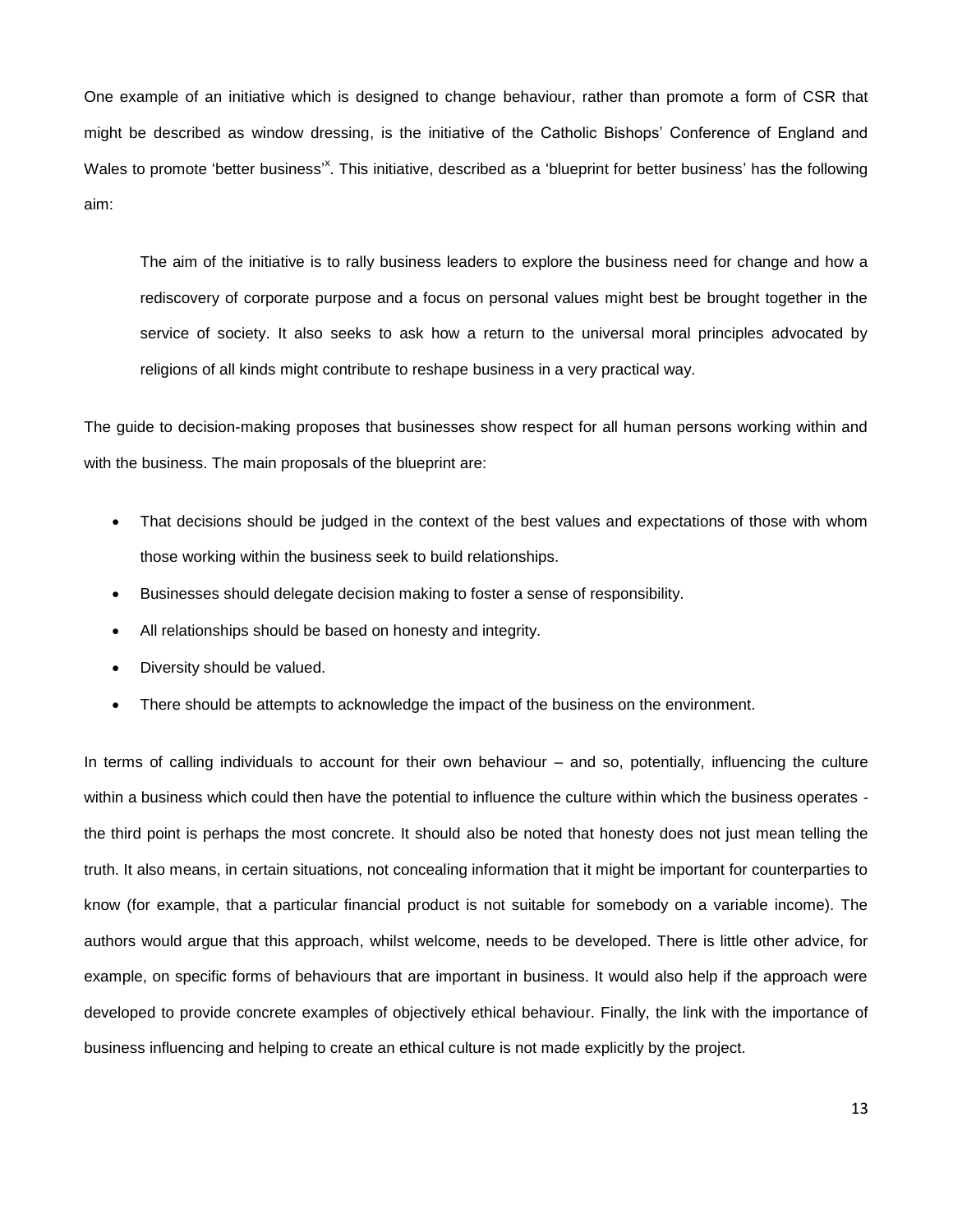However, in one of the key documents of the initiative: *[Blueprint for a better business: uniting corporate purpose](http://www.blueprintforbusiness.org/Home/Resources/Business-Dilemmas)  [and personal values to serve society](http://www.blueprintforbusiness.org/Home/Resources/Business-Dilemmas)*, there is a strong emphasis on the importance of moral choices. The influence of the moral choices of others on the general culture within which business operates is mentioned, though it is not emphasised. In one case study it is suggested:

What we need is virtue ethics, which is a whole different thing to do with as [sic] person's moral character. Second fundamental mistake [sic] was thinking that a nice cuddly CSR policy was all that was required to turn a corporation into a good corporate citizen. Look what happened in 2007-08. On the one hand they or rather we, we were all in it - laid waste the financial world, nearly wrecked the global economy for good. On the other hand corporate philanthropy - social responsibility - set an all-time record, certainly in the States, possibly here too. That wasn't just hypocrisy. They thought – we're doing good. Look at all those cheques we signed, made out to colleges, clinics, churches, what have you. So how can we be doing bad?

Given that ethical decision-making is a process largely intuitive and instinctive (Messick, 2009) which includes judgements which are unconscious and as such subject to culturally derived stereotypes (Greenwald and Banaji, 1995) and value biases (Sparks and Pan, 2010) it is important to work towards building a culture that promotes and reinforces ethical values.

## AN APPLICATION TO 'WHISTLE BLOWING' WITHIN ORGANISATIONS<sup>XI</sup>

To illustrate the implications of our argument more clearly, we now discuss a practical application to the issue of whistle blowing as a way of dealing with systemic wrongdoing within organisations, analysed through the prism of the framework proposed above. We suggest that the encouragement of whistle blowing is one practical way in which organisations can help create an ethical culture both within their own activities and in the business world more generally.

CSR, which promotes transparency (Schafer et al, 2006) and openness as key values (Fryzel, 2011), can be used to embed certain disclosure mechanisms in organisational culture such as whistle blowing. Defined as 'the voice of conscience' (Berry, 2004), whistle blowing is one mechanism for monitoring the alignment between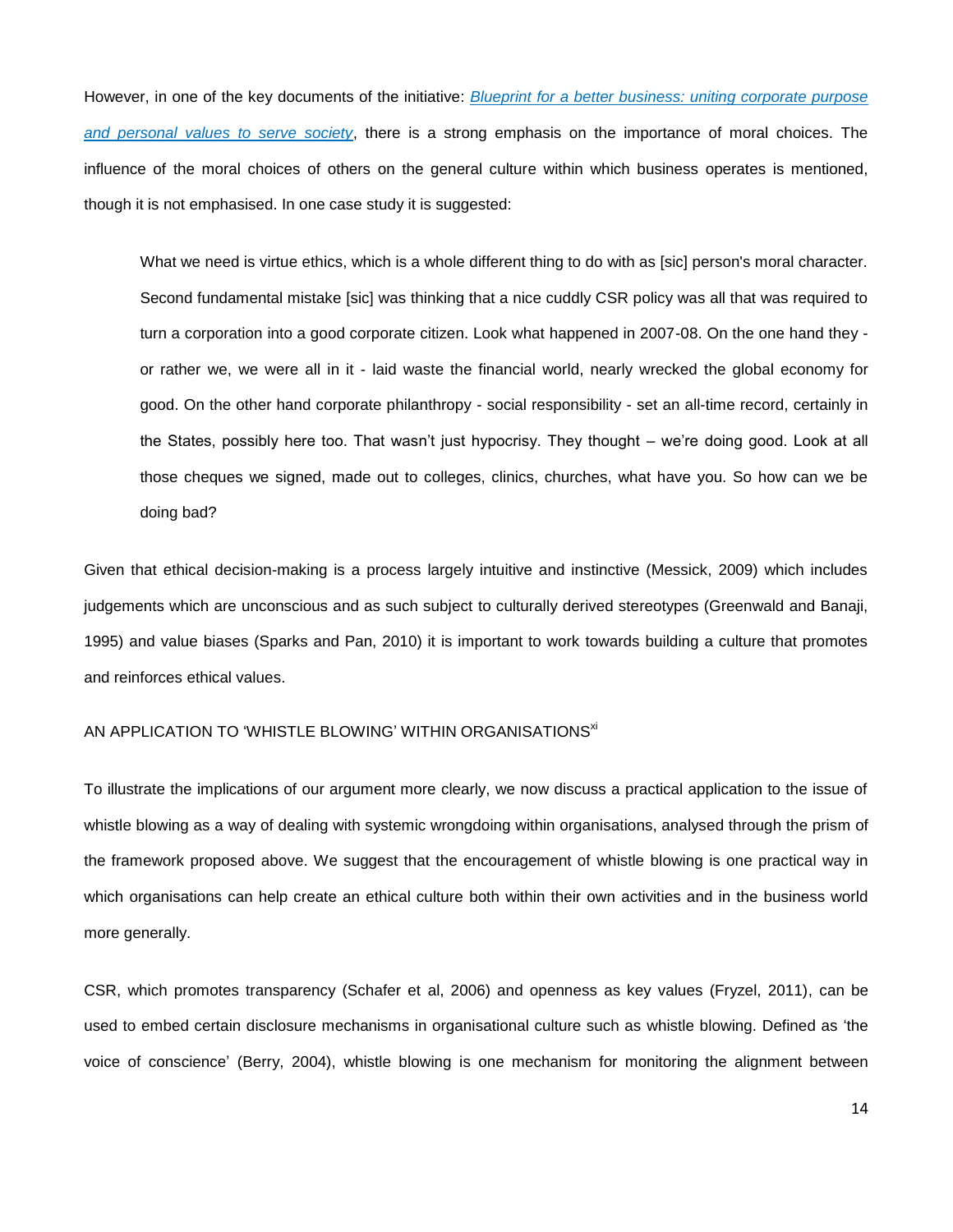individual values and those of the organisation and ensures that behaviours which are unethical, are exposed within the company and/or to the wider world.

It is difficult to implement a policy that encourages whistle blowing in organisations because whistle blowing can be risky for the individual concerned. Research on US organisations shows that 44 per cent of all nonmanagement employees do not report misconduct they observe. The top two reasons why people do not report misconduct is a belief that no corrective action will be taken and fear that the report will not be kept confidential (Verschoor, 2005). It is reported that the employment opportunities for whistle blowers diminish significantly because their actions are often seen as a breach of loyalty (Qusqas and Kleiner, 2001).

The decision to engage in whistle blowing depends on individual characteristics as well as on organisational ones. Individual characteristics which influence the whistle blowing decision include perceptions of justice with their impact on pro-social behaviour (Rupp and Bell 2010). Because it is the *perception* of justice within the organisation that is important, whether whistle blowing is encouraged will also be influenced by various cultural and organisational factors as well as by personal characteristics (Curtis, 2010). For example, whistle blowing is stimulated when a certain degree of institutionalisation exists, such as an open door policy (Chiu, 2002).

Based on what we know about whistle blowing and on our proposed framework for the interaction between individual behaviour, business and organisational culture and CSR, three main practical implications can be identified.

Firstly, management systems should be developed that help ensure perceptions of justice in internal processes and procedures. The existence of these systems will increase the prospects for an effective use of whistle blowing when it is warranted and also discourage its misuse. Specifically, the possibility to discuss doubts about the ethical behaviour of individuals within the company or about company policy should be made available to employees. This could be backed up by an independent system of arbitration to ensure objectivity of assessment in doubtful situations. Furthermore, a clear set of rules to be applied should wrongdoing be confirmed should also be made known. These should include enforceable job protection guarantees and a confidentiality policy for whistle blowers.

15 As we have noted, the application of moral values that the Catholic Church would regard as objective to practical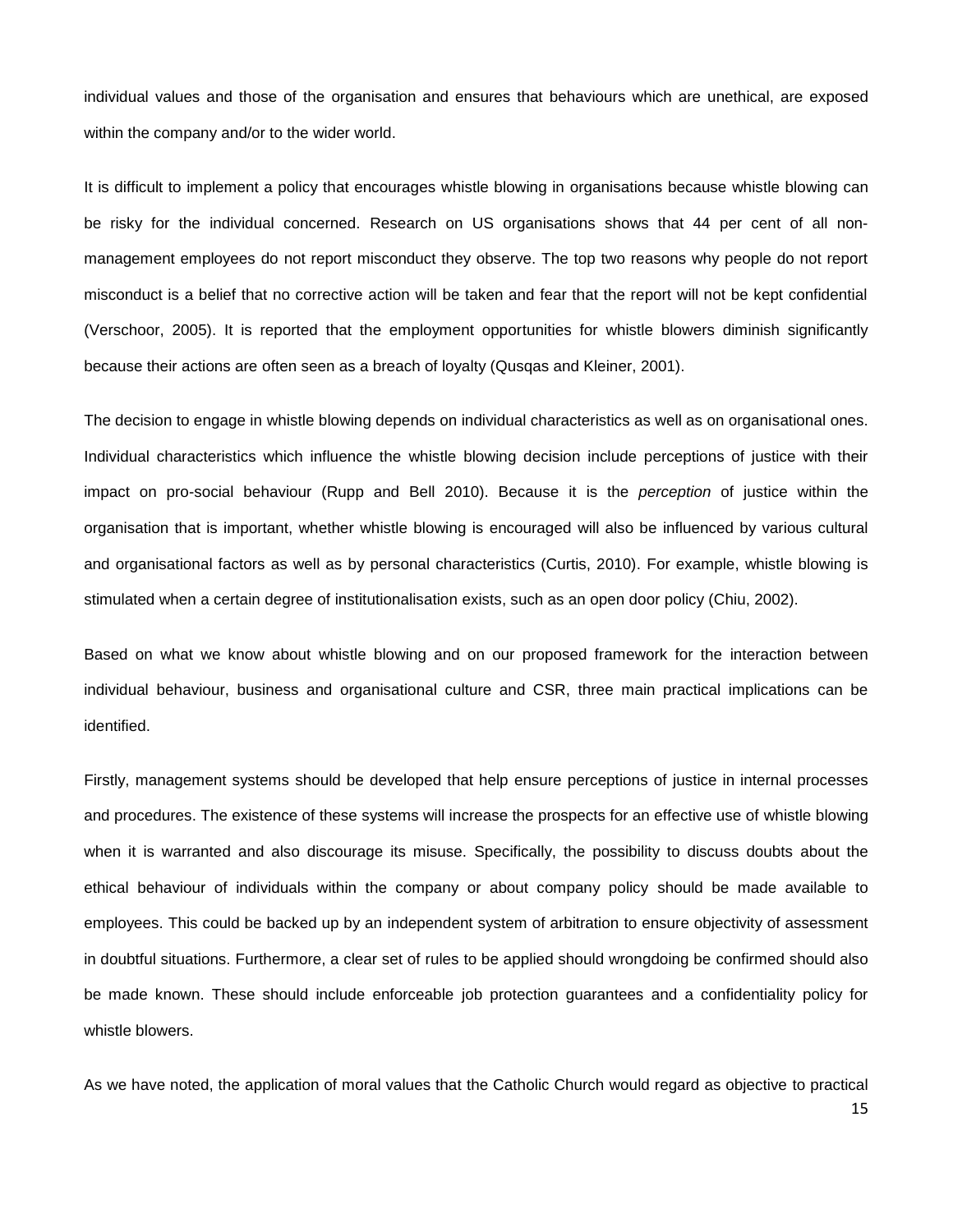business decision making involves ethical judgements and discernment, prudence and experience. Whilst the underlying moral values may be objective, how to put them into practice in a particular context is not. Actions that may be prudent in one culture or country may not be in another. For example, in the UK, whistle blowing might not be perceived favorably because conflict is not seen in a positive manner (Appelbaum, 2006). In China and other cultures with strong Confucian influences whistle blowing would be considered a serious breach of loyalty and in consequence a behaviour which contradicts harmony.

Notwithstanding such debates, we would argue that whistle blowing, certainly in the context of the typical Anglo-Saxon public or private limited company, is one way of promoting truthfulness, honesty and accountability by senior managers to codes of which directors may have approved. This can help mould the ethical culture of the company as well as help shape the ethical culture of the business world more generally.

Ethical reasoning is subject to intra-company sub-cultures as well. For example, Dubinsky et al. (1992) showed that sales people differ from others in their view of what is or is not an ethical situation. Managers have a more critical view of questionable behaviour than sales people (Henthorne, Robin, and Reidenbach, 1992). Facilitating whistle blowing may be particularly important in contexts where the sub-culture of one part of the organisation (for example the sales force) undermines the culture of the organisation as a whole.

## **CONCLUSION**

Markets are sometimes represented in statements by prominent Catholic figures – and others - as having an autonomy of their own. However, this is not compatible with Catholic social teaching which sees human action in the economic sphere as involving the exercise of free moral choices which ought to be grounded in virtuous behaviour. This was a key insight of Pope Benedict XVI's encyclical *Caritas in veritate.* The gap between the two ways of thinking can bridged by thinking more deeply about the culture within which a free economy operates. Culture itself is not autonomous as it develops from the free decisions of individuals, including individuals that guide corporations. However, culture itself makes good moral choices in the economic sphere easier or more difficult depending on the kind of culture that develops.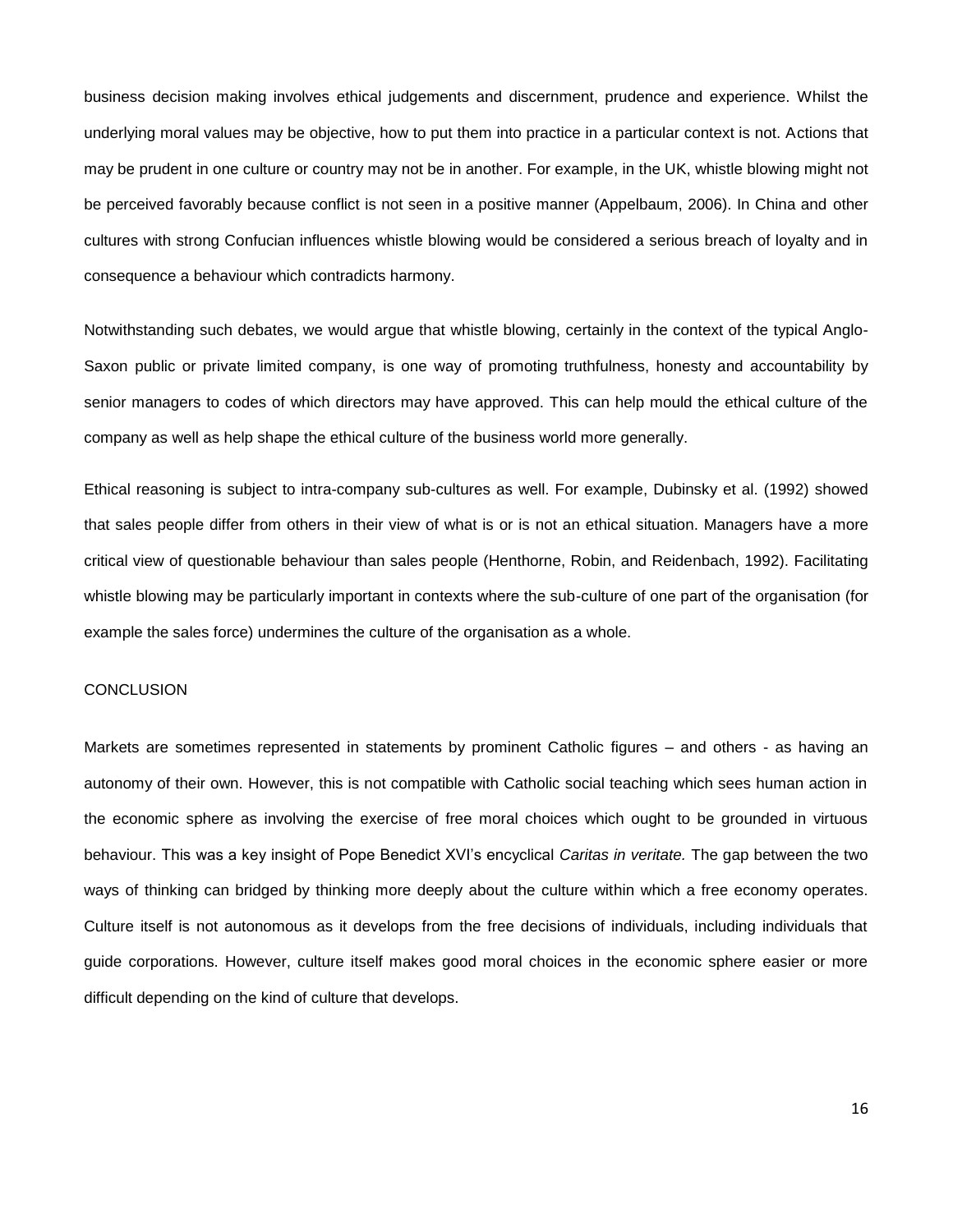We argue that corporate social responsibility ought to be grounded in ethical behaviour as informed by natural law and not be merely instrumental and designed to achieve higher profits or greater customer loyalty. Additionally, we argue that individuals and companies have a responsibility to help foster a culture of virtue within the business environment in which they operate and this has 'spillovers' outside the organisation itself. Fostering this culture should be an important aspect of corporate social responsibility.

A corporate culture in which honesty, openness, and fairness in one's dealings with others is admired is one which is likely to have a culture in which it is easier for those involved in business to choose the good. We take and develop one example of how this might be achieved. Firms can help improve the culture within their organisations through the promotion of whistle blowing within an internal framework that privileges due process and the centrality of justice. This will not necessarily benefit the firm in the short run – or perhaps even in the long run. However, it may well improve the culture within the firm by sending a signal that directors believe that unethical behaviour higher in the hierarchy of the firm should not be tolerated. Firms that develop an internal culture of ethical decision making may become widely admired and this may influence other firms thus ultimately affecting business culture more generally.

### REFERENCES

Aguilera, R. V., Rupp, D. E., Williams, C. A., & Ganapathi, J. (2007). Putting the S back in corporate social responsibility: A multilevel theory of social change in organizations. *Academy of management review*, *32*(3), 836- 863.

Alves, A. A., & Meadowcroft, J. (2013). Hayek's Slippery Slope, the Stability of the Mixed Economy and the Dynamics of Rent Seeking. *Political Studies*, online first.

Alves, A. A., & Moreira, J. M. (2010). *The Salamanca School*. New York: Continuum.

Alves, A. A., & Moreira, J. M. (2013a). Business Ethics in the School of Salamanca. In C. Lüetge (Ed.), *Handbook of the philosophical foundations of business ethics* (pp. 207-225). Heidelberg: Springer.

Alves, A. A., & Moreira, J. M. (2013b). Virtue and Commerce in Domingo de Soto's Thought: Commercial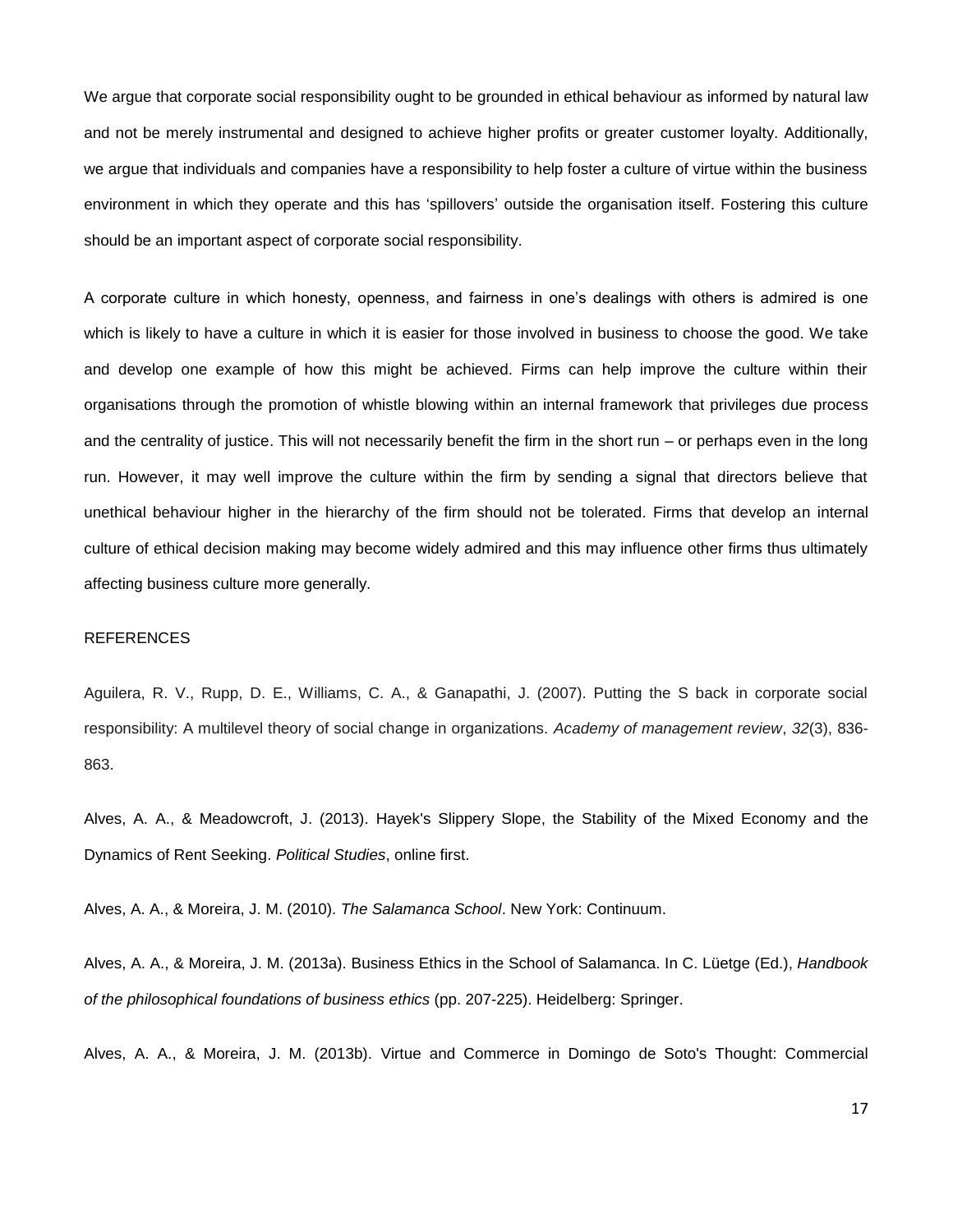Practices, Character and the Common Good. *Journal of Business Ethics*, 113 (4), 627-638.

Appelbaum S. H., Grewal, K., & Mousseaus H. (2006). Whistleblowing: International Implications and Critical Case Incidents. *The Journal of American Academy of Business*, 10(1), 7-13

Banister, E. N., & Hogg, M. K. (2004). Negative symbolic consumption and consumers' drive for self-esteem: The case of the fashion industry. *European Journal of Marketing*, 38(7), 850-868.

Berry, B. (2004). Organizational culture: A framework and strategies for facilitating employee whistleblowing. *Employee Responsibilities and Rights Journal*, 16(1), 1-11.

Bhattacharya, C. B., & Sen, S. (2003). Consumer-company identification: a framework for understanding consumers' relationships with companies. *Journal of marketing*, 67(2), 76-88.

Booth P. M. (2010). The Crash of 2008 - A Discussion of the Causes and Relationship with Ethical Issues. *Finance et bien commun* (Finance and the Common Good), 36(1), 39-53.

Booth P. M. (Ed.) (2014). *Catholic Social Teaching and the Market Economy*, 2nd edition. London: St. Pauls.

Brown, T. J., & Dacin, P. A. (1997). The company and the product: Corporate associations and consumer product responses. *The Journal of Marketing*, 68-84.

Brown, J. A., & Forster, W. R. (2013). CSR and stakeholder theory: a tale of Adam Smith. *Journal of business ethics*, *112*(2), 301-312.

Carroll, A. B. (1979). A Three-Dimensional Conceptual Model of Corporate Performance. *The Academy of Management Review* , 4 (4), 497-505.

Carroll, A. B. (1999). Corporate social responsibility evolution of a definitional construct. *Business & society*, *38*(3), 268-295.

Carù, A., & Cova, B. (2003). Revisiting consumption experience a more humble but complete view of the concept. *Marketing theory*, 3(2), 267-286.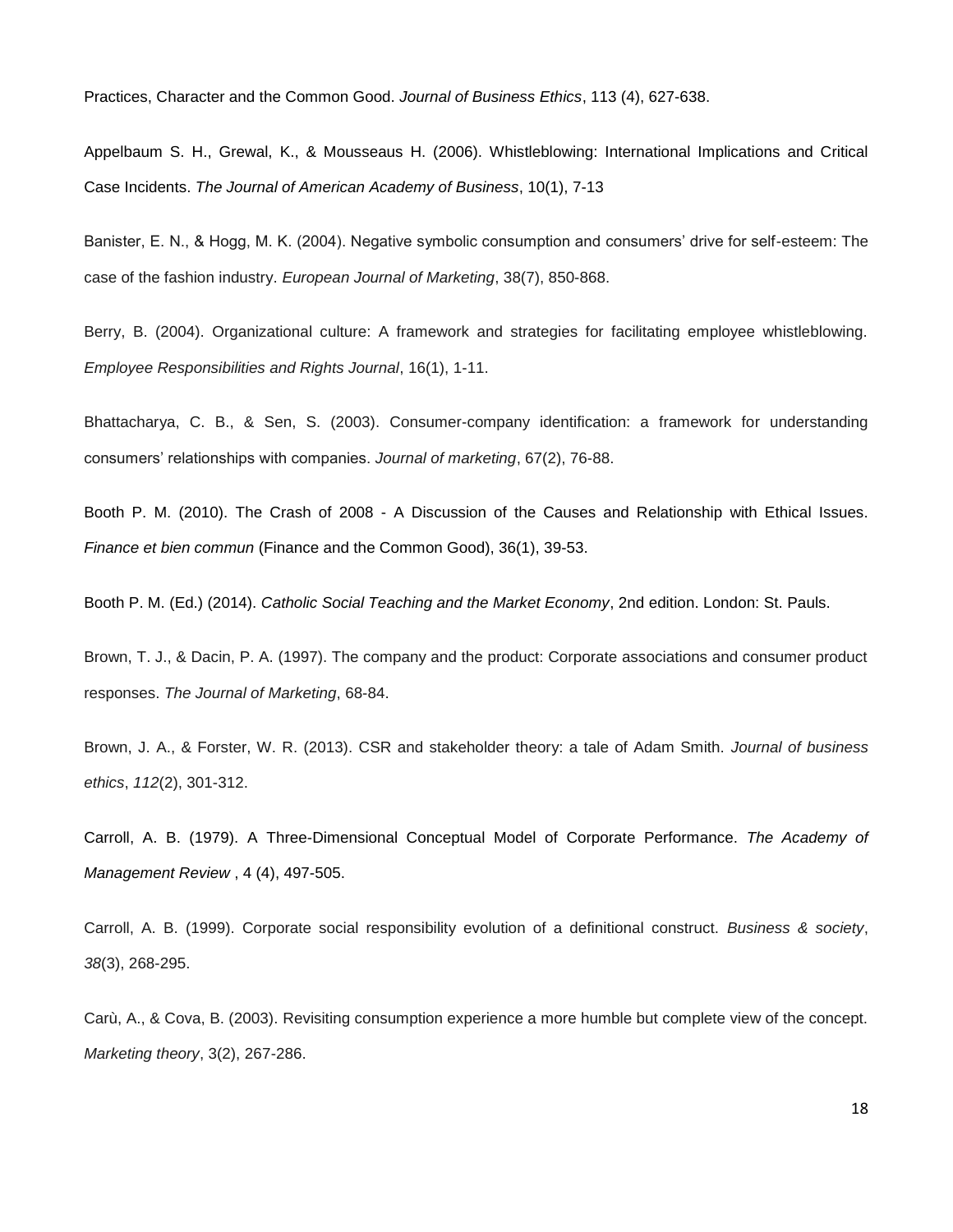Chafuen, A. A. (2003). *Faith and liberty: The economic thought of the late scholastics*. Lanham: Lexington Books.

Chiu, R. K. (2002). Ethical judgement, locus of control, and whistleblowing intention: A case study of mainland Chinese MBA students. *Managerial Auditing Journal*, 17(9), 581-587.

Donaldson, T., & Preston, L. E. (1995). The stakeholder theory of the corporation: Concepts, evidence, and implications. *Academy of management Review*, *20*(1), 65-91.

Dubinsky, A. J., Jolson, M. A., Michaels, R. E., Kotabe, M., & Lim, C. U. (1992). Ethical perceptions of field sales personnel: An empirical assessment. *Journal of Personal Selling & Sales Management*, 12(4), 9-21.

Dubinsky, A. J., & Loken, B. (1989). Analyzing Ethical Decision Making in Marketing. *Journal of Business Research* 19, 83–107.

Dubinsky, A. J., & Gwin, J. M. (1981). Business Ethics: Buyers and Sellers. *Journal of Purchasing and Materials Management* 17(4), 9–16.

Dubinsky, A. J., & Levy, M. (1985). Ethics in Retailing Perceptions of Retail Salespeople. *Journal of the Academy of Marketing Science* 13(1), 1–16.

Dubinsky, A. J., & Ingram, T. N. (1984) Correlates of Salespeople's Ethical Conflict: An Exploratory Investigation. *Journal of Business Ethics* 3, 343– 353.

Dubinsky, A. J., Jolson, M. A., Marvin, A., Michaels, R. E., Kotabe, M., & Lim, C. U. (1992). Ethical Perceptions of Field Sales Personnel: An Empirical Assessment. *Journal of Personal Selling and Sales Management* 12(4), 9– 21.

Ellen, P. S., Webb, D. J., & Mohr, L. A. (2006). Building corporate associations: consumer attributions for corporate socially responsible programs. *Journal of the Academy of Marketing Science*, 34(2), 147-157.

Elliott, R., & Wattanasuwan, K. (1998). Brands as symbolic resources for the construction of identity. *International journal of Advertising*, 17, 131-144.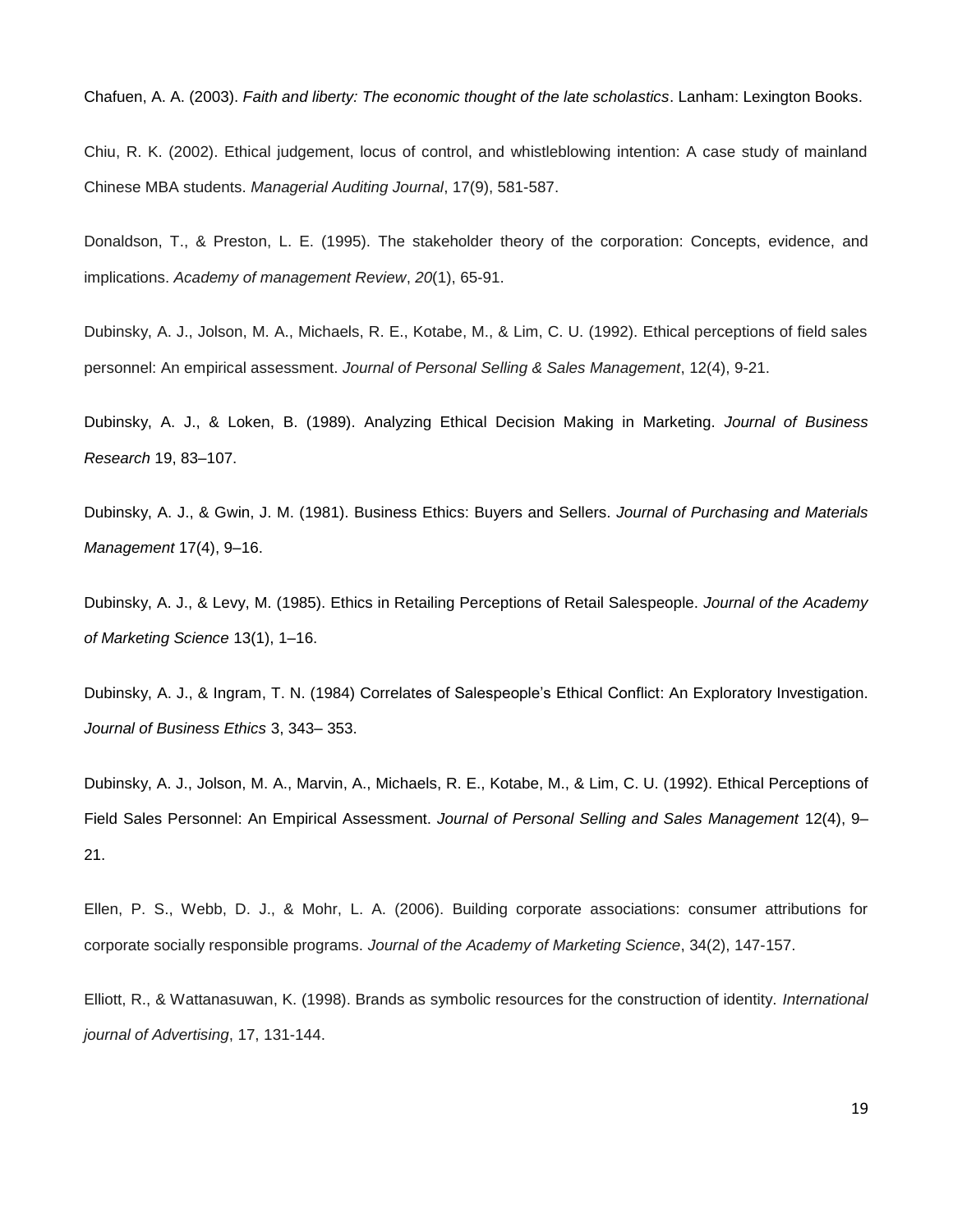Fisher, R. J., & Wakefield, K. (1998). Factors leading to group identification: A field study of winners and losers. *Psychology & Marketing*, 15(1), 23-40.

Fyzel, B. (2011). *Building Stakeholder Relations and Corporate Social Responsibility*. Palgrave Macmillan, Basingstoke

Greenwald, A. G., & Banaji, M. R. (1995). Implicit social cognition: attitudes, self-esteem, and stereotypes. *Psychological review*, 102(1), 4.

Groza, M. D., Pronschinske, M. R., & Walker, M. (2011). Perceived organizational motives and consumer responses to proactive and reactive CSR. *Journal of Business Ethics*, 102(4), 639-652.

Hayek, F. A. (1998) *Law, Legislation and Liberty: A New Statement of the Liberal Principles of Justice and Political Economy*. London: Routledge.

Henthorne, T. L., Robin, D. P., & Reidenbach, R. E. (1992). Identifying the Gaps in Ethical Perceptions Between Managers and Salespersons: A Multi- dimensional Approach, *Journal of Business Ethics* 11, 849–856.

Hunt, S. D., & Vitell, S. (1986). A general theory of marketing ethics. *Journal of macromarketing*, *6*(1), 5-16.

Hunt, S. D., & Vitell, S. (1993). The general theory of marketing ethics: A retrospective and revision. In *Ethics in marketing,* edited by N. C. Smith and J. A. Quelch, 775-84. Homewood, IL: Irwin.

Kahneman, D., Lovallo, D., & Sibony, O. (2011). Before you make that big decision. *Harvard Business Review*, 89(6), 50-60.

Lin, C. P., Chen, S. C., Chiu, C. K., & Lee, W. Y. (2011). Understanding purchase intention during product-harm crises: Moderating effects of perceived corporate ability and corporate social responsibility. *Journal of Business Ethics*, 102(3), 455-471.

Maignan, I., & Ferrell, O. C. (2004). Corporate social responsibility and marketing: an integrative framework. *Journal of the Academy of Marketing science*, *32*(1), 3-19.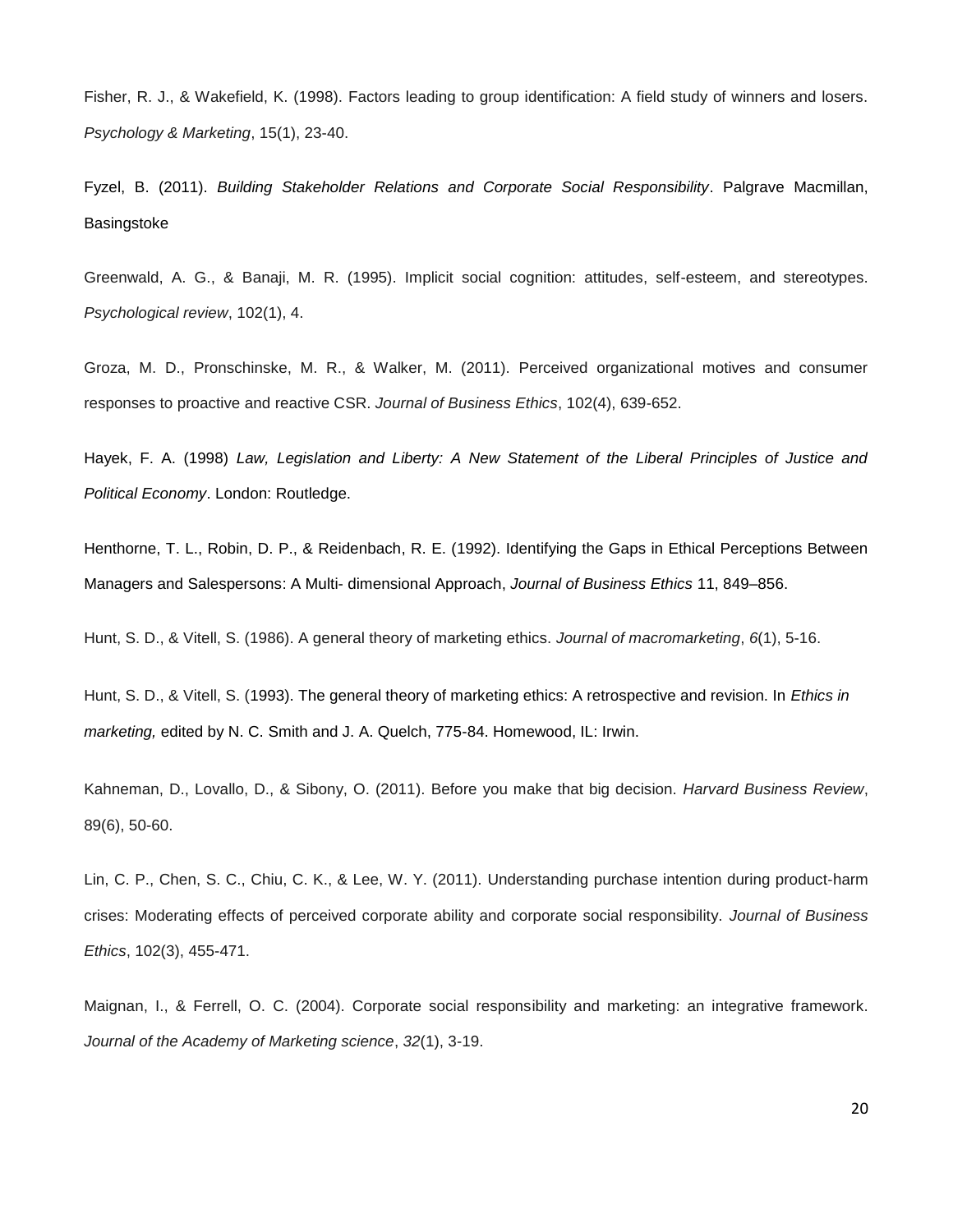Marin, L., Ruiz, S., & Rubio, A. (2009). The role of identity salience in the effects of corporate social responsibility on consumer behavior. *Journal of Business Ethics*, 84(1), 65-78.

McWilliams, A., & Siegel, D. (2000). Corporate social responsibility and financial performance: correlation or misspecification? *Strategic management journal*, 21(5), 603-609.

Melé, D. (1999). Early Business ethics in Spain: The Salamanca School (1526–1614). *Journal of Business Ethics*, 22(3), 175–189.

Messick, D. M. (2009). What can psychology tell us about business ethics? *Journal of Business Ethics*, 89(1), 73- 80.

Nayir D., & Herzig, C. (2011). Value Orientations as Determinants of Preference for External and Anonymous Whistleblowing. *Journal of Business Ethics*, 107: 197 – 213.

Neale, L., Mizerski, R. & Lee, A. (2008). Measuring consumer rituals: a marketing application. In: Proceedings Winter American Marketing Association Educators Conference : Marketing the Organization and its Products and Services, 15-19 February 2008, Austin, Texas.

Orlitzky, M., Schmidt, F. L., & Rynes, S. L. (2003). Corporate social and financial performance: A meta-analysis. *Organization studies*, 24(3), 403-441.

Otnes, C. C., Ilhan, B. E., & Kulkarni, A. (2012). The language of marketplace rituals: Implications for customer experience management. *Journal of Retailing*, 88(3), 367-383.

Pérez, R. (2009). Effects of Perceived Identity Based on Corporate Social Responsibility: The Role of Consumer Identification with the Company. *Corporate Reputation Review*, 12(2), 177-191.

Qusqas, F., & Kleiner, B. H. (2001). The difficulties of whistleblowers finding employment. *Management research news*, 24(3/4), 97-100.

Rivas, L. G. (1999). Business ethics and the history of economics in Spain ''The School of Salamanca: A bibliography''. *Journal of Business Ethics*, 22(3), 191–202.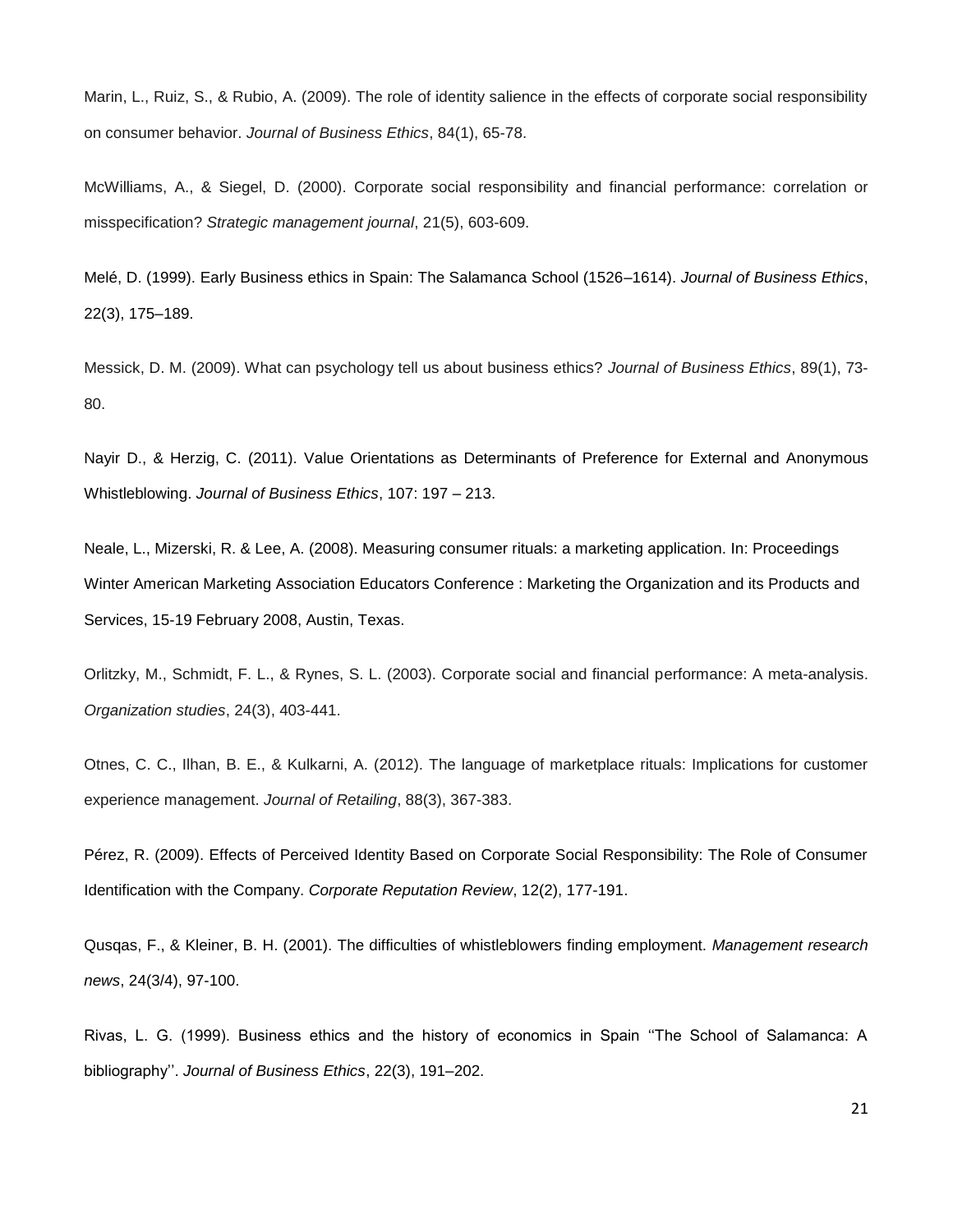Rodriguez, P., Siegel, D. S., Hillman, A., & Eden, L. (2006). Three lenses on the multinational enterprise: politics, corruption, and corporate social responsibility. *Journal of International Business Studies*, 37(6), 733-746.

Rook, D. W. (1987). The buying impulse. *Journal of consumer research*, 14(2), 189-199.

Rupp, D. E., & Aquino, K. F. (2009). Nothing so practical as a good justice theory. *Industrial and Organizational Psychology*, 2(2), 205-210.

Rupp, D. E., & Bell, C. (2010). Retribution, moral self regulation and self interest in the decision to punish: A moral motives extension of the deontic model of justice, *Business Ethics Quarterly* 20 (1):205-210

Saviolo, S., & Marazza, A. (2012). *Lifestyle Brands: A Guide to Aspirational Marketing*. Palgrave Macmillan, **Basingstoke** 

Sen, A. (1999). *Development as Freedom*. Oxford: Oxford University Press.

Sen, S., & Bhattacharya, C. B. (2001). Does doing good always lead to doing better? Consumer reactions to corporate social responsibility. *Journal of marketing Research*, *38*(2), 225-243.

Smith, N. C., Read, D., & Lopez-Rodriguez, S. (2010). Consumer perceptions of corporate social responsibility: The CSR halo effect. *Faculty and Research Paper, 2010/16/ISIC*.

Somers, M. J. (2001), Ethical Codes of Conduct and Organizational Context: A Study of the Relationship Between Codes of Conduct, Employee Behavior and Organizational Values. *Journal of Business Ethics*, 30(2), 185 - 195

Sparks, J. R., & Pan, Y. (2010). Ethical judgments in business ethics research: Definition, and research agenda. *Journal of Business Ethics*, 91(3), 405-418.

Stanaland, A. J., Lwin, M. O., & Murphy, P. E. (2011). Consumer perceptions of the antecedents and consequences of corporate social responsibility. *Journal of Business Ethics*, 102(1), 47-55.

Stevens, R., Harris, J., & Williamson, S. (1993) A Comparison of Ethical Evaluations of Business School Faculty and Students: A Pilot Study. *Journal of Business Ethics*, 12(8), 611–619.

22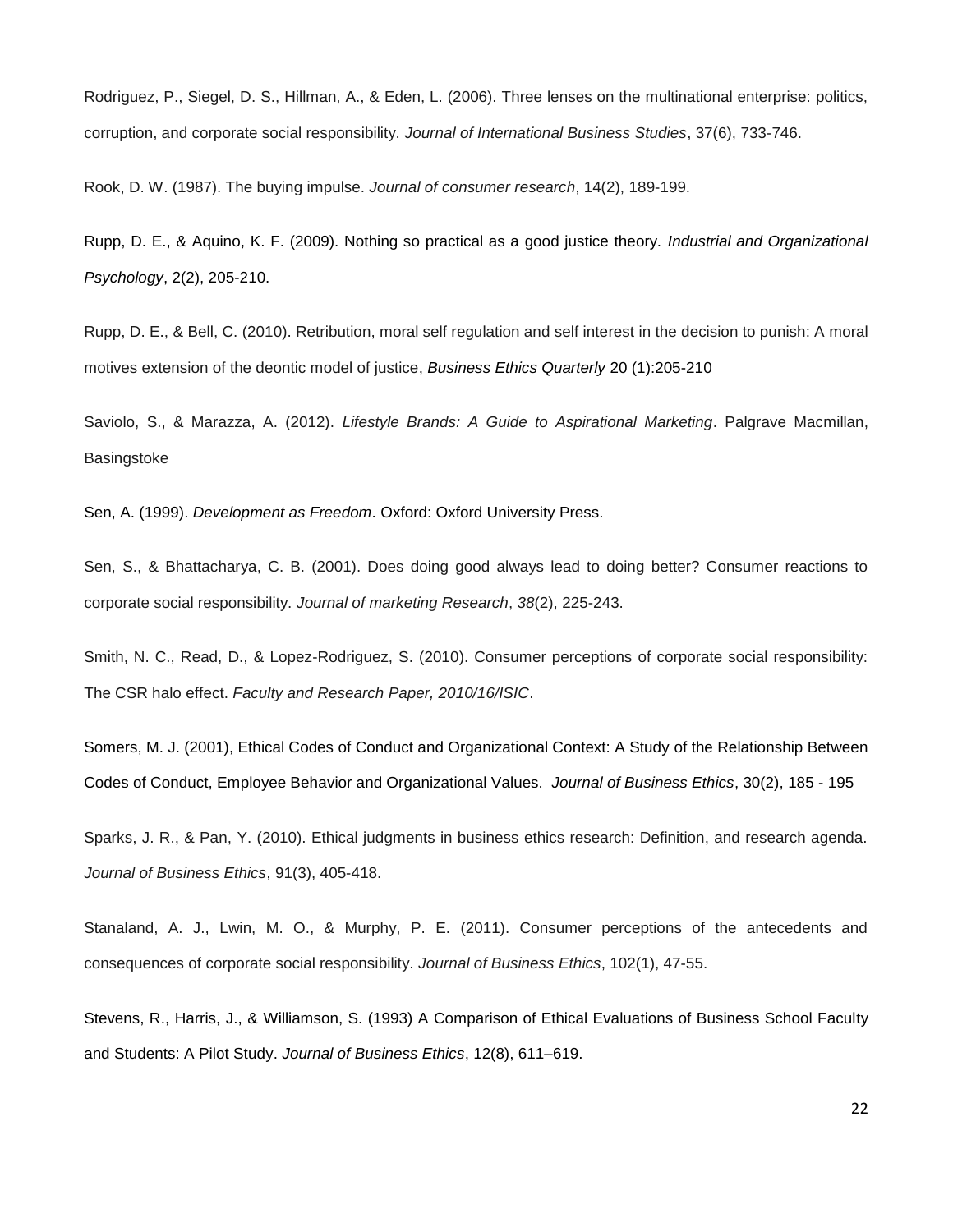Swaen, V., & Chumpitaz, R. C. (2008). Impact of corporate social responsibility on consumer trust. *Recherche et Applications en Marketing (English Edition)*, 23(4), 7-34.

Teo H., & Caspersz D. (2010) Dissenting Discourse: Exploring Alternatives to the Whistleblowing/Silence Dichotomy. *Journal of Business Ethics*, 104, 237 – 249

Turker, D. (2009). How corporate social responsibility influences organizational commitment. *Journal of Business* 

*Ethics*, *89*(2), 189-204.

Verschoor, C. (2005) Is this the Age of Whistleblowers? Strategic Finance, 86(7), 17-18.

Vitell, S. J., Paolillo, J. G., & Thomas, J. L. (2003). The perceived role of ethics and social responsibility: A study

of marketing professionals. *Business Ethics Quarterly*, 63-86.

If For example, Pope Francis speech to new ambassadors to the Holy See:

[http://www.vatican.va/holy\\_father/francesco/speeches/2013/may/documents/papa-francesco\\_20130516\\_nuovi](http://www.vatican.va/holy_father/francesco/speeches/2013/may/documents/papa-francesco_20130516_nuovi-ambasciatori_en.html)[ambasciatori\\_en.html](http://www.vatican.va/holy_father/francesco/speeches/2013/may/documents/papa-francesco_20130516_nuovi-ambasciatori_en.html)

<sup>vii</sup>Omni hotels, for example, does not sell pornography through its television services.

x See[: http://www.blueprintforbusiness.org/Home/Resources/Catholic-Social-Teaching](http://www.blueprintforbusiness.org/Home/Resources/Catholic-Social-Teaching)

<sup>xi</sup> Our intention is to propose one practical idea that can help change the culture within an organisation and within the business world more generally. There are certainly other areas that could be considered such as the position that sales forces hold in the hierarchy of a firm. In many corporate scandals of recent decades, for example in the

<sup>&</sup>lt;u>inconduct</u><br><sup>i</sup> For example, it would always be wrong for a company manager to deliberately harm a child through his actions working for the company, but it does not follow that it would always be wrong to sell a product such as alcohol which might, in some way, be consumed by and damage a child.

For an analysis of the implications of this natural law approach in the domain of business ethics, see Alves and Moreira (2013a).

 $\frac{1}{11}$  As defined in the natural law as discussed above.

 $\rm{v}$  It should not be thought that all advertising affects culture in a negative way. An insurance company, for example, might use advertising to promote the message that it runs its affairs in a prudent way and treats its customers well.

<sup>&</sup>lt;sup>vi</sup> For example, analysis of mission statements of Polish companies showed that the language used in mission statements differs from that used in annual reports or other formal communications. Given that mission statements have strong rhetorical value (Williams 2008), they should be considered as the key element in corporate sense-giving procedures, so it could be expected that their wording would be more value oriented. However, surprisingly, values, such as respect, integrity or responsibility are rarely mentioned in mission statements. For details see Fryzel (2011). This is partially in line with Williamson's research (2008) of the mission statements of Fortune 1000 companies, from which she came to the conclusion that most successful firms referred mostly to values such as excellence, innovation and integrity.

viii One particularly good example in the past in the UK was the Stock Exchange. From the eighteenth century, it developed rules to ensure good practice by its members. By 1923, its motto became 'my word is my bond'. This is the sort of attitude that people would find difficult to envisage within financial markets today. However, it is not uncommon still within certain markets. The practice ran with the grain of – though transcended – self interest in that the Stock Exchange had a strong incentive to enforce a culture of good behaviour for the benefit of all. This was then reflected by the standards within firms operating on the exchange.

ixOf course, this discussion is indicative and not exhaustive. *Caritas in veritate* takes these issues up as a main theme and includes, for example, a discussion of the right use of technology.